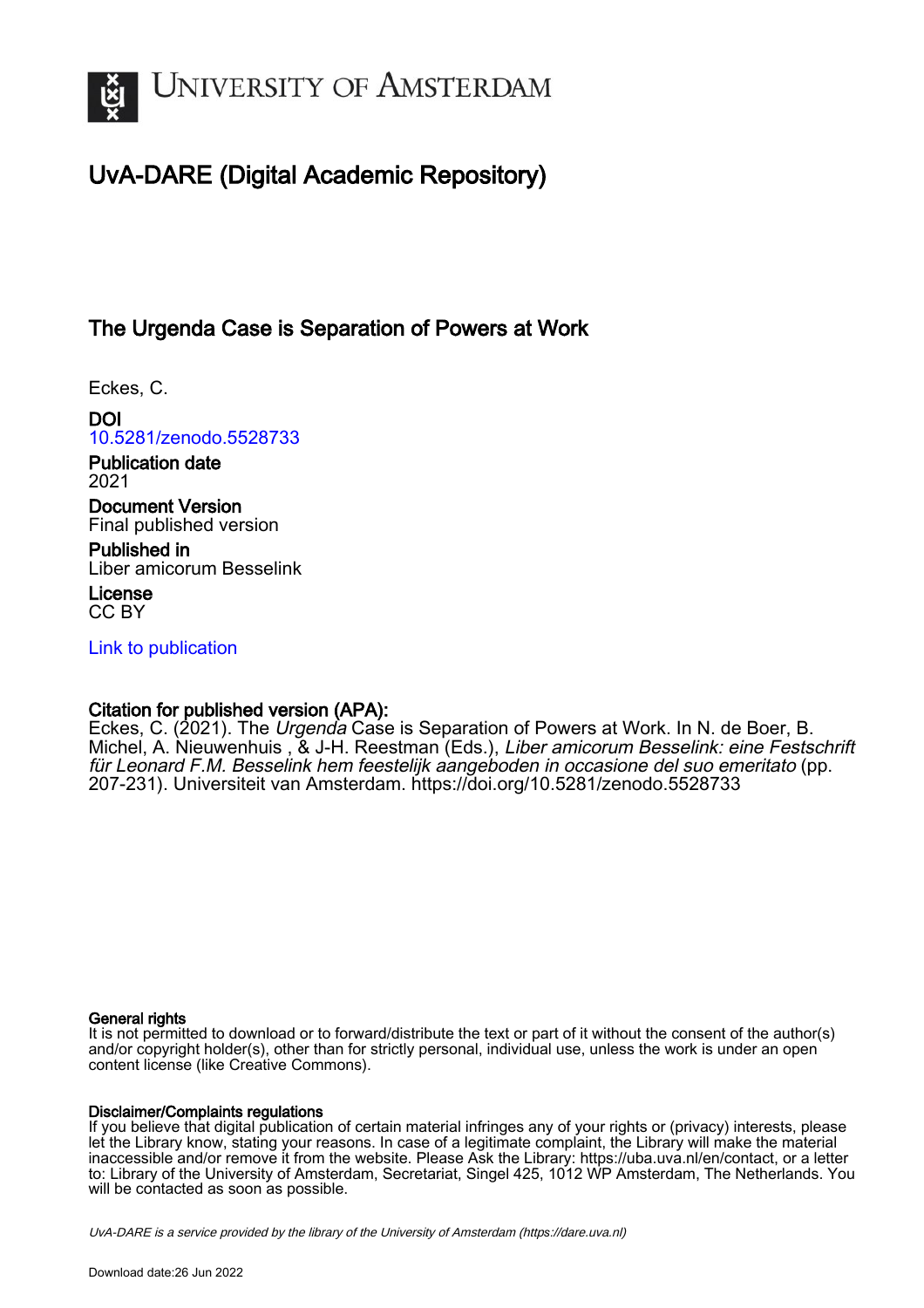The *Urgenda* Case is Separation of Powers at Work

CHRISTINA ECKES\* University of Amsterdam

eonard besselink repeatedly took up the defence of separation of powers in light of the growing powers of the judiciary, resulting principally from two developments: First, inter-EONARD BESSELINK repeatedly took up the defence of separation of powers in light of the growing powers of the judiciary, resulting principally from two developments: First, international legal instruments increasingly play sources in determining the validity of national rules; and second, Europeanisation and internationalisation strengthen the grip of the (ordinary) judiciary over the legislature and, as a lesser concern, over the executive. In this short piece, I engage with Leonard Besselink's arguments, discuss separation of powers in particular in the context of the *Urgenda* case (*Hoge Raad*, 2019), and defend the position that the Dutch Supreme Court's *Urgenda* ruling is in line with the function of the judiciary. The *Urgenda* ruling 2019 therefore cannot be criticised for undermining either the specific Dutch conception of

*Liber amicorum Besselink* (2021) p. 207–231 doi.org/10.5281/zenodo.5528733 This work is licensed under CC BY 4.0.

<sup>\*</sup> Amsterdam Centre for European Law and Governance. Many thanks to Nik de Boer and Laura Burgers for their insightful comments and to Jesse Peters for his research assistance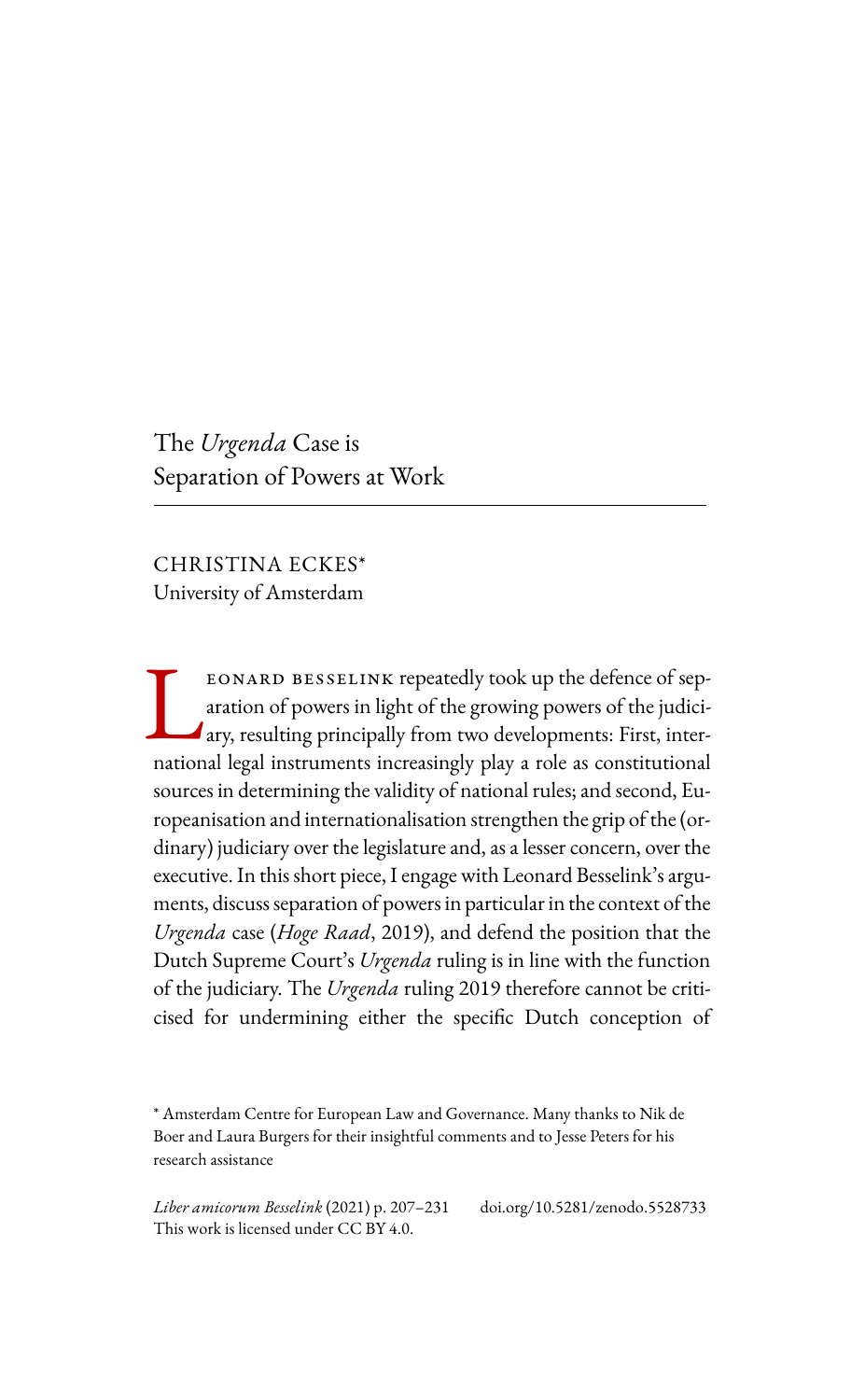separation of powers or more abstract considerations of what separation of powers requires.

## Introduction

Judicial review of executive and legislative acts (or their absence) on the basis of necessarily open-textured norms, often fundamental rights, raises concerns with regard to separation of powers. Many argue that such review, which necessarily entails interpretation and (political) judgment on the part of the judge, may, at least at times, constitute an encroachment of the judiciary upon the powers of the executive and legislative. The *Urgenda* case incited a vivid debate on whether the judiciary overstepped the boundaries of its function.

In this short paper, I will take up several of Leonard Besselink's contributions defending separation of powers in light of the growing powers of the judiciary, resulting principally from two developments: First, international legal instruments increasingly play a role as constitutional sources in determining the validity of national rules;<sup>1</sup> and second, Europeanisation and internationalisation strengthen the grip of the (ordinary) judiciary over the legislature and, as a lesser concern, over the executive.<sup>2</sup> In Section 1, I concisely sketch a conceptualisation of separation of powers that I have developed elsewhere.<sup>3</sup> I explicitly link separation of powers with Rainer Forst's

<sup>&</sup>lt;sup>1</sup> L.F.M. Besselink. 'Constitutional Adjudication in the Era of Globalization: The Netherlands in Comparative Perspective', 18(2) *European Public Law* (2012) p. 231- 246; L.F.M. Besselink 'The Proliferation of Constitutional Law and Constitutional Adjudication or How American Judicial Review Came to Europe After All', 9(2) *Utrecht Law Review* (2013) p. 19-35.

<sup>&</sup>lt;sup>2</sup> L.F.M. Besselink, 'The Separation of Powers under Netherlands Constitutional Law and European Integration', 3(3) *European Public Law* (1997) p. 313-321; L.F.M. Besselink, 'De invloed van Europeanisering op de constitutionele verhoudingen in Nederland', 32(1) *Beleid en Maatschappij* (2005) p. 45-55; Besselink, 'The Proliferation of Constitutional Law and Constitutional Adjudication', *supra* n. 1.

<sup>&</sup>lt;sup>3</sup> C. Eckes, P. Leino-Sandberg & A. Wallerman Ghavanini, 'Conceptual framework for the project "Separation of Powers for 21st Century Europe (SepaRope)"', 1 *ACELG WP* (2021), papers.ssrn.com/sol3/papers.cfm?abstract\_id=3777334.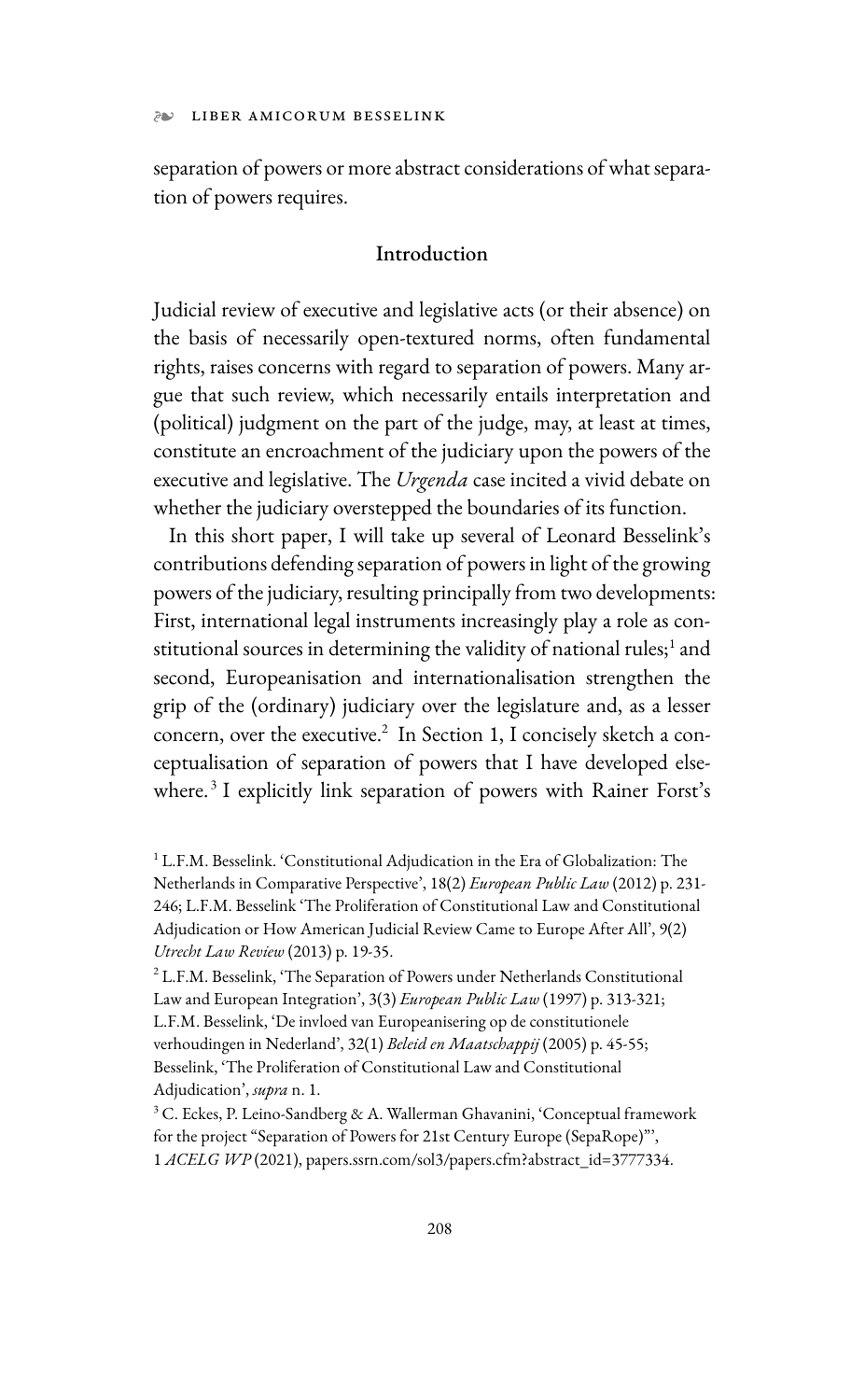theory on the right to justification as the very origin of all human rights.<sup>4</sup> This combination reveals the particular function of human rights litigation and courts in a constitutional democracy, namely to contribute to the legitimacy of the exercise of public power by requiring and allowing for further public justification when rights are restricted. Second, I briefly set out the main issues at stake in the *Urgenda* case and highlight why it concerns a highly exceptional situation (Section 2). Third, I discuss specific points concerning the separation of powers that arose from the *Urgenda* case: inherent limitations to the function of the judiciary, the prohibition to order legislation, the positive obligation to protect, minimum obligations, and the right to justification (Section 3).

I argue that the Dutch Supreme Court's *Urgenda* ruling 2019 is in line with the function of the judiciary. It cannot be criticised for undermining either the specific Dutch conception of separation of powers or more abstract considerations of what separation of powers requires.

#### 1. Separation of Powers: a concise conceptualisation<sup>5</sup>

Separation of powers is not a value as such. It serves other values, namely centrally the protection of collective and individual autonomy.6 In this reading, it 'should not be understood as a pure instrument of restraining political power. It is also an instrument that *constitutes this power*.'7 In a constitutional democracy, collective autonomy is enabled by collective will-formation and individual autonomy is protected by control that is able to place limits on what a majority may do to the individual. Expressed in a different way, ensuring the rule of law as opposed to the rule of men, as the expression of

<sup>4</sup> R. Forst, *Das Recht auf Rechtfertigung – Elemente einer konstruktivistischen Theorie der Gerechtigkeit* (Suhrkamp 2014).

<sup>&</sup>lt;sup>5</sup> This section draws from: Eckes, Leino-Sandberg, and Wallerman Ghavanini, 'Conceptual framework', *supra* n. 3.

<sup>6</sup> C. Möllers, *The Three Branches: A Comparative Model of Separation of Powers* (Oxford University Press 2013), p. 4.

 $<sup>7</sup>$  Ibid, p. 10.</sup>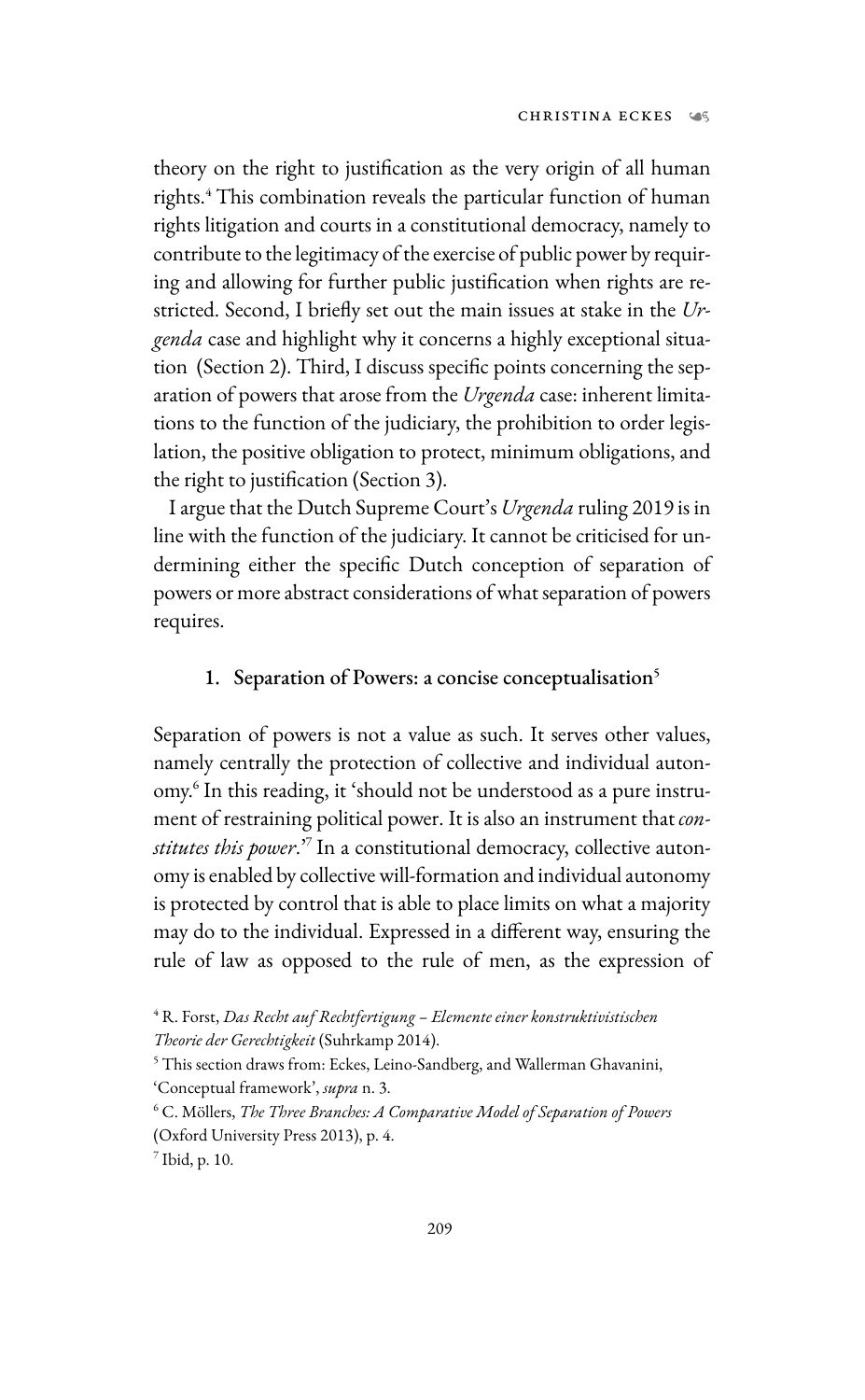collective autonomy, is recognised as the core purpose of separation of powers. Democracy is more than majoritarianism. In fact, democratic legitimacy is not (necessarily) improved by (an ever) higher level of majoritarianism. Formal procedures, including those that reduce majoritarianism are crucial to the functioning of a (constitutional) democracy.

The rule of law 'has to be set, executed, applied and enforced in order for it to be a rule of law'.8 Therefore, the rule of law is deeply intertwined with and emerges from specific political and judicial decision-making structures. This is where separation of powers comes in, not as a general blueprint but in the specific expression articulated and practiced in a particular jurisdiction.

Separation of powers goes to the heart of the tension between law and politics.<sup>9</sup> By allocating different functions to the three branches, executive, legislature, and judiciary, separation of powers aims at ensuring that this tension is perpetuated and that neither law nor politics dominates the other. By requiring (a degree of) independence between the three branches, separation of powers aims at protecting a space for political struggle over changing the law. It aims at avoiding that political struggle is suffocated by the constraints of (procedural and substantive) law. At the same time, separation of powers aims at protecting the ordering function of (pre-established) law and to avoid reducing it to just another argument in a political struggle. When politico-administrative decision-making is freed of the pre-established legal framework, determining procedural rules and individual rights, we can no longer speak of a 'constitutional' democracy or the rule of law. When the judiciary determines law at the very

8 B. van Roermund, 'Sovereignty: Unpopular and Popular', in N. Walker (ed.), *Sovereignty in transition – essays in European law* (Hart Publishing 2003), p. 37. <sup>9</sup> The very distinction between law and politics has repeatedly and convincingly been contested. However, the focus here is not on the (undisputedly) political nature of law but on the outer boundaries of the powers of the judiciary. For this purpose, while acknowledging that any such distinction is imperfect, it makes sense to highlight the tension between law-application, interpretation and development in an individual case as opposed to law-making, representation, and the ability to redesign a policy field in a generally applicable way.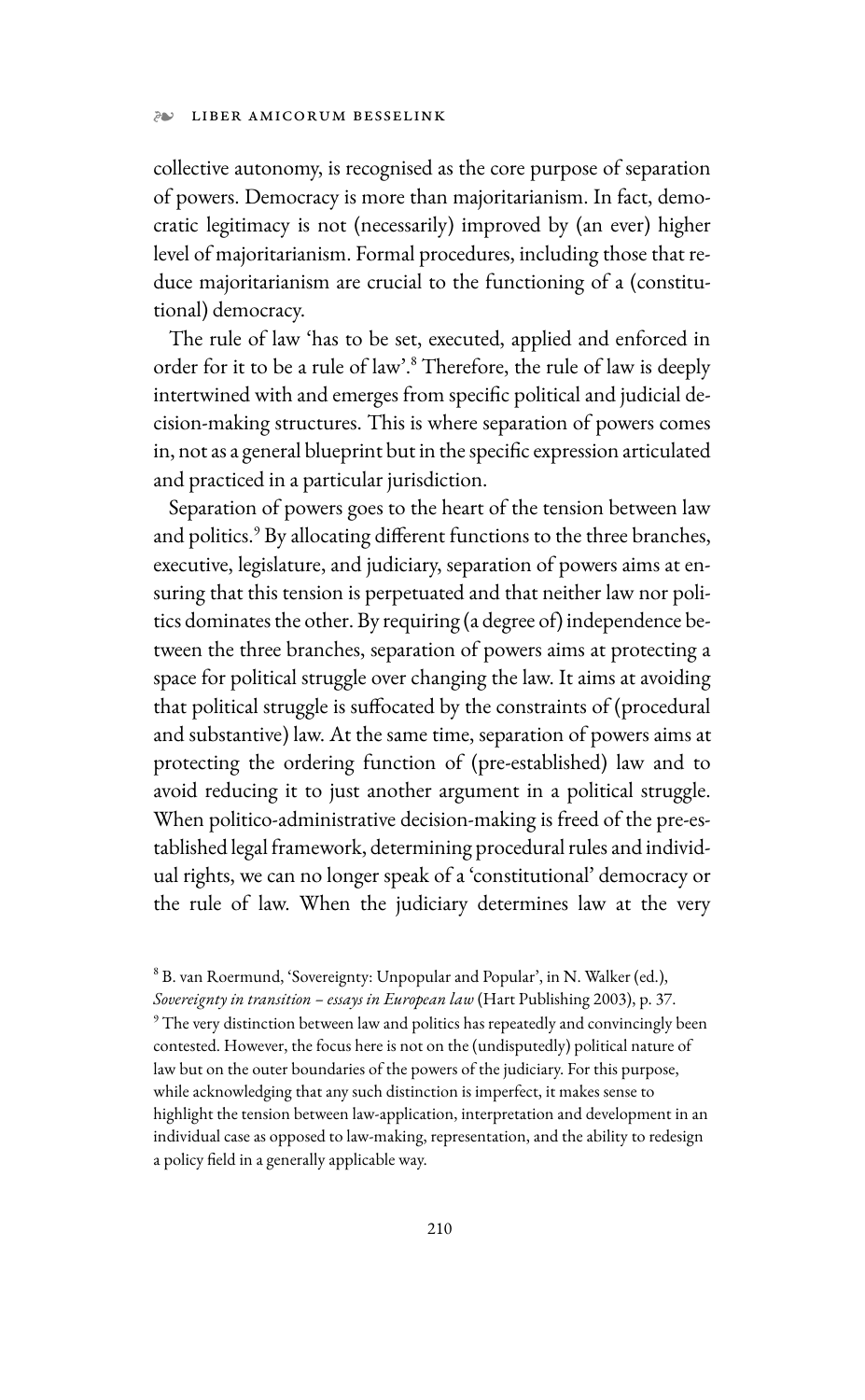moment of adjudication, this would 'eviscerat[e] democracy at its point of application'.10 In other words, a constitutional democracy and the rule of law require that a distinction is possible and made between the functions of the legislature and the judiciary and separation of powers is the tool to maintain this distinction.

One can go as far as stating that separation of powers, as well as the rule of law, rest on the basic ideal assumption that judges interpret and apply legal norms made in other – political and democratically legitimised – fora and that the judge's role is constrained by and benefits from a particular formality that connects her decisions to the legitimacy of the entire legal order. This assumption is an *ideal* in the sense that it does not and cannot exist. Law-applying is always also a form of developing the law that cannot be sharply distinguished from law-making.11 Legislative power is bound by substantive and procedural (constitutional) law, which takes shape through interpretation by the judiciary. It is thus also compelled to engage in applying the law as part of the process of creating it.

The three branches draw from different sources of legitimacy. This justifies their different functions in the institutional practices that ensure, within a constitutional democracy, collective will-formation and control of public power. Judicial decisions are justified by reference to law. They benefit from the legitimacy of the whole legal order as long as they are convincingly reasoned to form a coherent part of existing law. Political reasoning does not require such embedding. Parliament enjoys direct democratic legitimation. Government makes its claim to legitimacy based on a combination of different

<sup>11</sup> The very distinction between law-making and law-application has convincingly been criticised as artificial and failing to produce a workable way of delimiting the role of the judiciary, see: D. Kennedy, *A Critique of Adjudication* (Harvard University Press 1997), directly attacking the possibility of separation of powers. Similarly see M. Cappelletti, 'The Law-Making Power of the Judges and its Limits', 8 *Monash Law Review* (1981), p. 16-20, who however holds that there are crucial differences between judicial and legislative decision-making that justify the distinction.

<sup>10</sup> B. Tamanaha, *On the Rule of Law: History, Politics, Theory* (Cambridge University Press 2004), p. 37.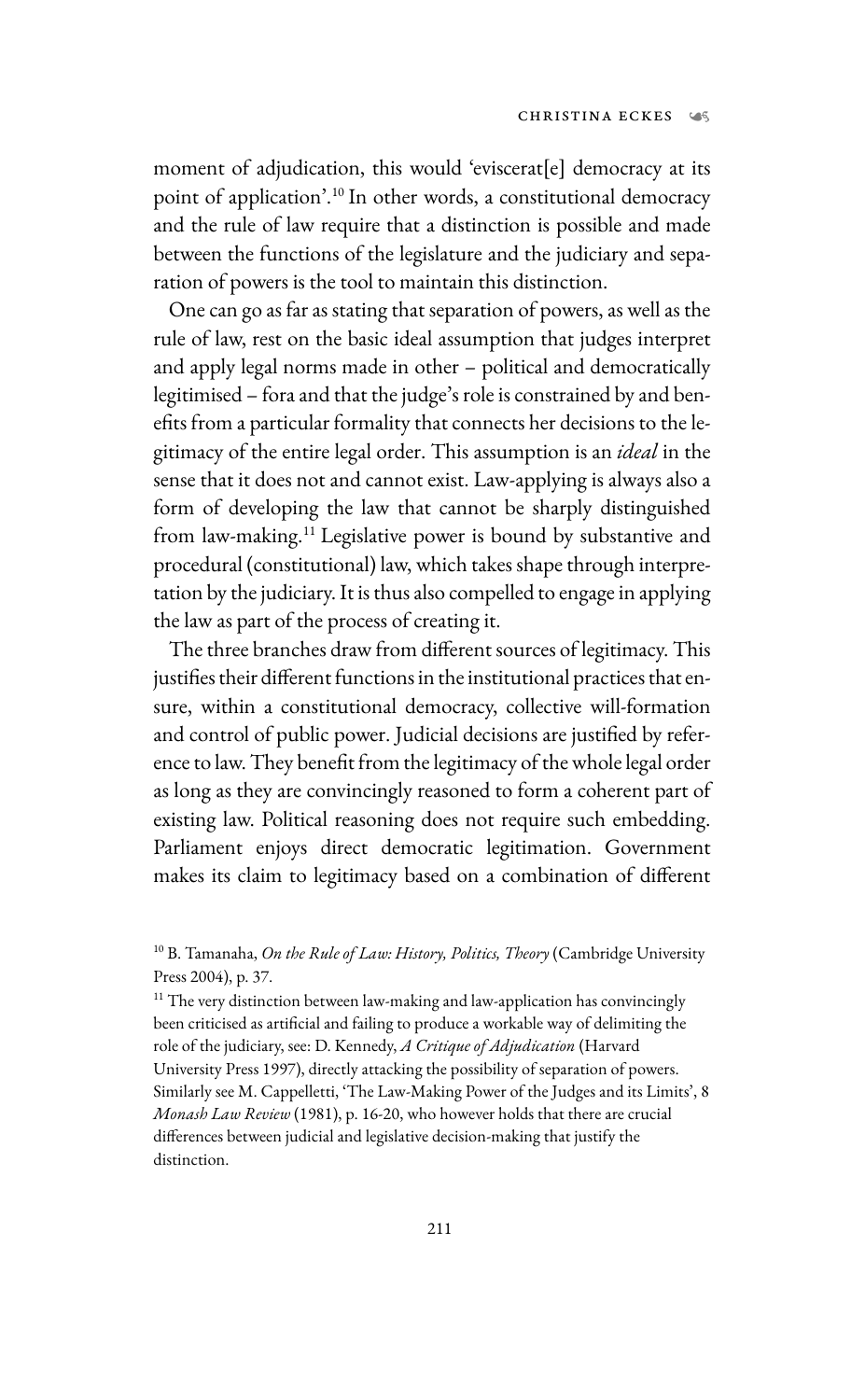#### ❧ LIBER AMICORUM BESSELINK

sources, including indirect democratic legitimation, expertise, and efficiency.

The focus here is on the judiciary and its function, in particular in human rights litigation, of ensuring respect for the autonomy of all persons. The judge must oblige and enable the policy-maker to justify publicly her choices that restrict human rights. This is, in line with Forst's theory on the fundamental right to justification, $12$  the particular function of the independent judiciary to ensure that the policy-maker respects the autonomy of all persons by offering them reasons for restricting their human rights.

In the remainder of this paper, I engage amongst others with the questions that Leonard Besselink addressed in his work, including in the context of the *Urgenda* case. What are the outer boundaries of the judiciary's powers? When does the judiciary encroach upon the powers of the other branches? How can it contribute to the legitimacy of public power in a constitutional democracy?

#### 2. The *Urgenda* Case in a Nutshell

The *Urgenda* case concerned alleged violations of the Netherlands of the rights to life and to private and family life, under Articles 2 and 8 of the European Convention on Human Rights (ECHR), and a breach of its duty of care in tort law because it did not reduce greenhouse gas (GHG) emissions sufficiently. Judges in three instances (District Court, 2015; Court of Appeal, 2018; Dutch Supreme Court, 2019) determined that the Dutch State was required to reduce GHG emissions by at least 25% by 2020 against 1990 levels.

The District Court reasoned that the State's duty of care in tort, as an open-textured norm, must be interpreted in a manner that is, so far as this is possible, consistent with its obligations under international law.13 The Dutch government appealed the decision, and Urgenda filed a cross-appeal with respect to the ECHR claim. In

<sup>12</sup> Forst, *Das Recht auf Rechtfertigung*, *supra* n. 4, p. 291 et seq.

<sup>13</sup> Rechtbank Den Haag 24 June 2015, (*Urgenda*), ECLI:NL:RBDHA:2015:7145, para 4.43.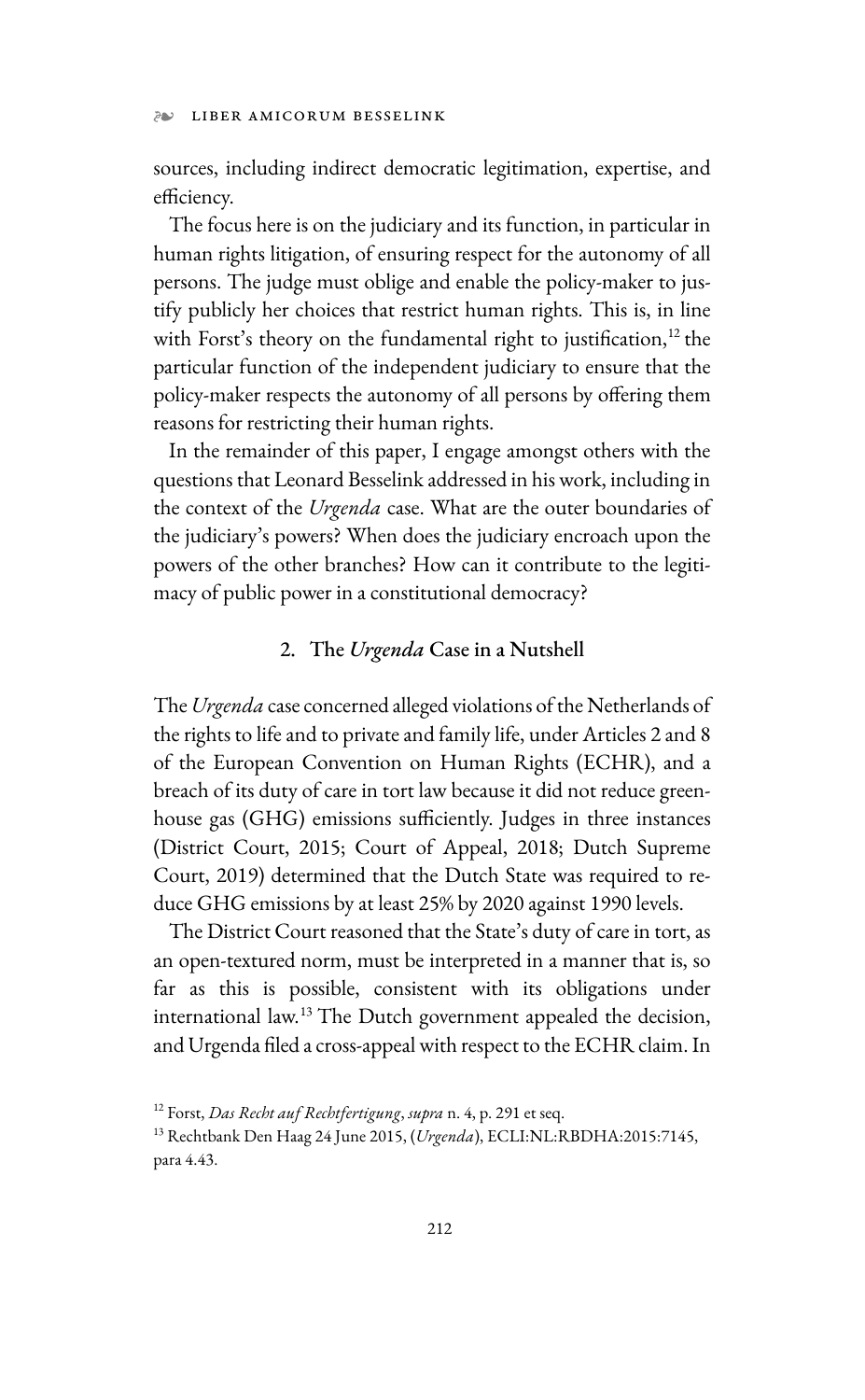late 2018, the Court of Appeal upheld the decision of the District Court, while permitting Urgenda to make a claim under the ECHR. The Dutch government appealed to the Dutch Supreme Court, which affirmed in December 2019 the order of the District Court and the Court of Appeal's admission of Urgenda's claim under the ECHR.<sup>14</sup>

The Supreme Court interpreted the Netherlands' obligations under Articles 2 and 8 ECHR by drawing on non-binding commitments of the Dutch State under the United Nations Framework Convention on Climate Change (UNFCCC), soft law sources such as Conference of the Parties' (COP) decisions, and 'scientific insights and generally accepted standards'. 15 It found the threshold test for a positive obligation satisfied, acknowledged that climate change poses a sufficiently 'real' and foreseeable risk of harm, and added that a degree of uncertainty regarding the timing, nature and extent of the specific harm that climate change will cause in the Netherlands cannot change this conclusion.<sup>16</sup>

The Supreme Court confirmed that 'the genuine threat of dangerous climate change' 'constitutes "real and immediate risk"' 'that the *lives and welfare of Dutch residents could be seriously jeopardised*' 17 and identified this as 'an *exceptional* situation'.18 It further confirmed the Dutch State had an *individual* responsibility 'to do "its part" in order to prevent dangerous climate change, even if it is a global problem'.19 In its complex reasoning, the court relied on the 25-40% emission reduction target by 2020 formulated by the Intergovernmental

<sup>18</sup> Ibid, para 8.3.4 (emphasis added).

19 Ibid, para 5.7.1.

<sup>14</sup> Hoge Raad 20 December 2019, (*Urgenda*), ECLI:NL:HR:2019:2006. 15 Ibid, para 5.4.3; ECtHR 12 November 2008, No. 24503/97, *Demir and Baykara* 

*v. Turkey*, which referred to: 'The consensus emerging from specialized international instruments and from the practice of contracting States may constitute a relevant consideration for the Court when it interprets the provisions of the Convention in specific cases.'

<sup>16</sup> Hoge Raad 20 December 2019, (*Urgenda*), ECLI:NL:HR:2019:2006, para 5.3.2.

<sup>&</sup>lt;sup>17</sup> Ibid, para 5.6.2 (emphasis added).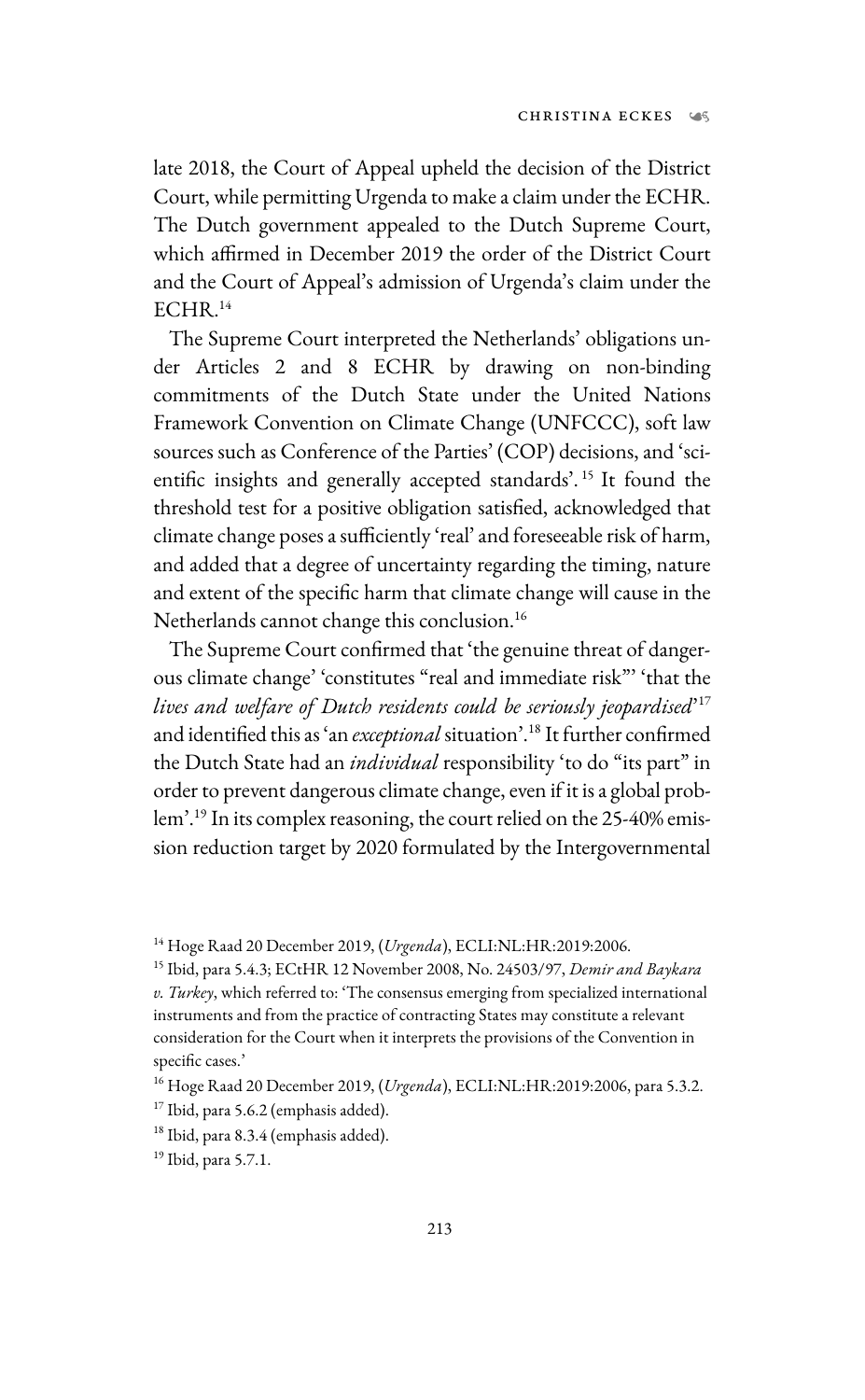#### ❧ LIBER AMICORUM BESSELINK

Panel on Climate Change (IPCC)<sup>20</sup> for developed countries for having a likely chance of holding temperature increase to below 2°C. This target had been endorsed in numerous decisions of the COP,<sup>21</sup> the European Union and the Netherlands.<sup>22</sup> It also considered the risk of tipping points resulting in irreversible change,<sup>23</sup> and the lack of available technology to remove  $CO<sub>2</sub>$  from the atmosphere<sup>24</sup> and concluded that the 25% emissions reduction was indeed 'to be regarded as an absolute minimum' of the positive obligations under Articles 2 and 8 ECHR.<sup>25</sup> The District Court and the Court of Appeal had earlier argued the same outcome on the basis of Article 6:162 of the Dutch Civil Code and Articles 2 and 8 ECHR, respectively, equally relying on non-binding commitments, principles of international law, and scientific insights for the interpretation of these open textured legal norms.

Importantly, the Supreme Court considered the determination of 'whether the measures taken by the State are too little in view of what is clearly the lower limit of its share in the measures to be taken worldwide against dangerous climate change' a *task of the judiciary*. 26 It emphasised that in light of the grave threat of dangerous climate change to the enjoyment of human rights the principle of effective legal protection in Article 13 ECHR entails that 'the courts must examine whether it is possible to grant effective legal protection by examining whether there are sufficient objective grounds from which a concrete standard can be derived'.<sup>27</sup> Equally importantly for the present discussion, the Court pointed out that a State's duty of 'due diligence' required the Netherlands to substantiate that its emissions

<sup>&</sup>lt;sup>20</sup> The IPCC is the United Nations body for assessing the science related to climate change. See for its work: ipcc.ch, visited 2 February 2021.

<sup>21</sup> Hoge Raad 20 December 2019, (*Urgenda*), ECLI:NL:HR:2019:2006, para 7.2.6.

<sup>22</sup> Ibid, para 7.2.1-3 and 7.2.6.

<sup>23</sup> Ibid, para 7.2.10.

<sup>24</sup> Ibid, para 7.2.5.

<sup>25</sup> Ibid, para 7.5.1.

<sup>26</sup> Ibid, para 6.3.

 $27$  Ibid, para 6.4.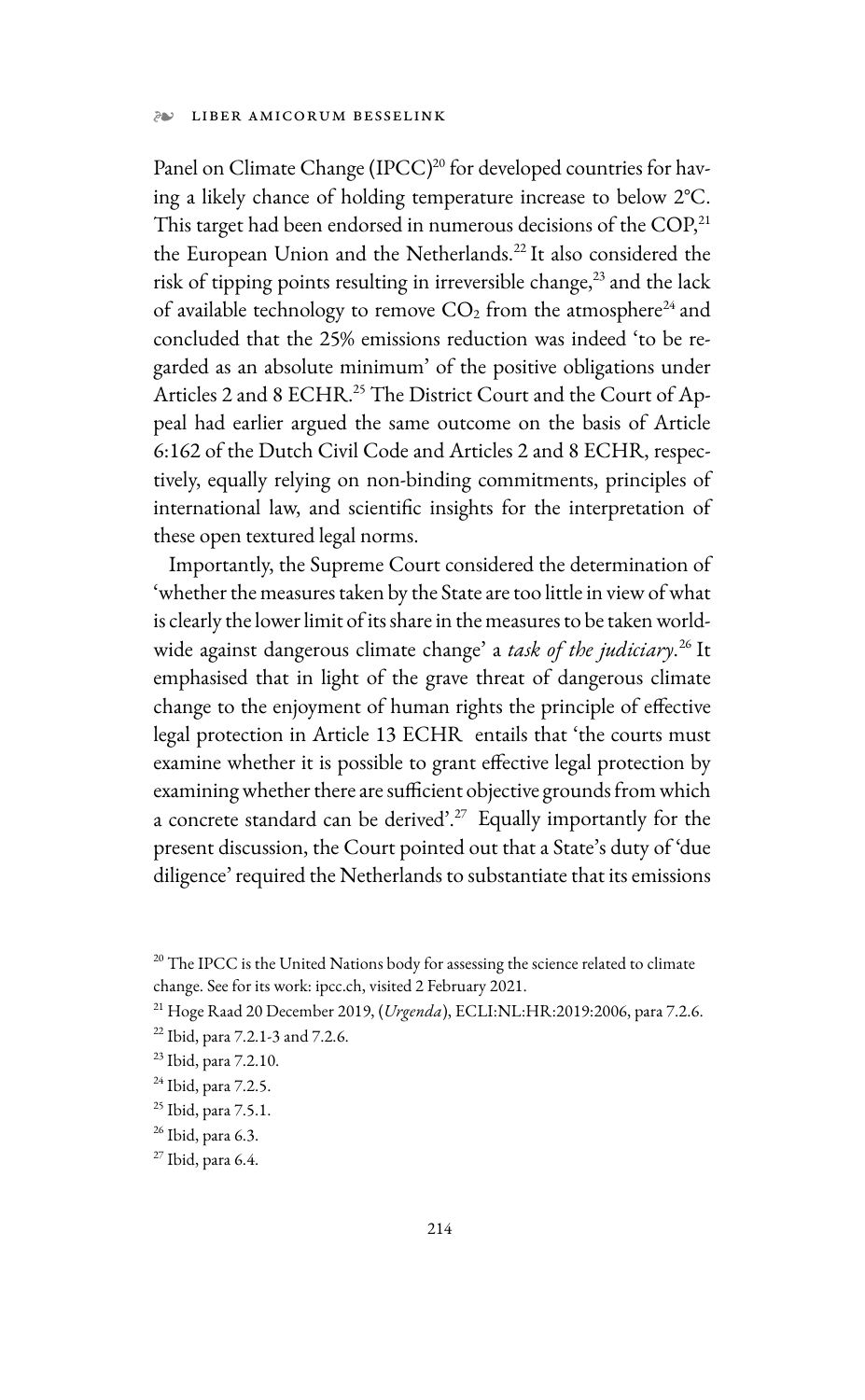reduction measures were 'responsible'28 and that it 'ha[d] *not been able to provide a proper substantiation* of its claim that deviating from that target is nevertheless responsible'. 29 Nor, concluded the Supreme Court, had the State 'sufficiently substantiated' that the required reduction imposed an 'impossible or disproportionate burden',30 including in light of the fact that some other EU Member States pursued 'much stricter climate policies', and the Dutch State had known about the required reduction since the first court decision in 2015.<sup>31</sup>

## 3. Boundaries of Judicial Powers in *Urgenda*

While many commented on the *Urgenda* cases (2015, 2018, 2019), Leonard Besselink is one of the scholars who engaged in a serious constitutional analysis of the role of the judiciary in these decisions delivered by the District Court and the Court of Appeal. In a piece published in 2018, he challenged the District Court's reasoning that it could essentially give effect to non-binding international norms by reading them into open textured norms of the Dutch Civil Code.<sup>32</sup> He also took issue with the Court of Appeal's reasoning of reading non-binding norms into Articles 2 and 8 ECHR, questioning how this was different; why the Court explicitly mentioned the lower limit of 25%; and whether it did not fall within the discretion of the executive to find ways to reach the required outcome.<sup>33</sup> The Court of Appeal's ruling, in Leonard's view, still amounted to an order of the judiciary for the legislature, even if it primarily concerned an obligation for the executive.<sup>34</sup>

<sup>28</sup> Ibid, para 7.2.1.

<sup>29</sup> Ibid, para 7.5.1 (emphasis added).

<sup>30</sup> Ibid, para 7.5.3.

<sup>31</sup> Ibid, para 7.5.3.

<sup>32</sup> L.F.M. Besselink, 'De constitutioneel meer legitieme manier van toetsing: Urgenda voor het Hof Den Haag', 93(41) *Nederlands Juristenblad* (2018), p. 3078-3082. 33 Ibid.

 $34$  Ibid.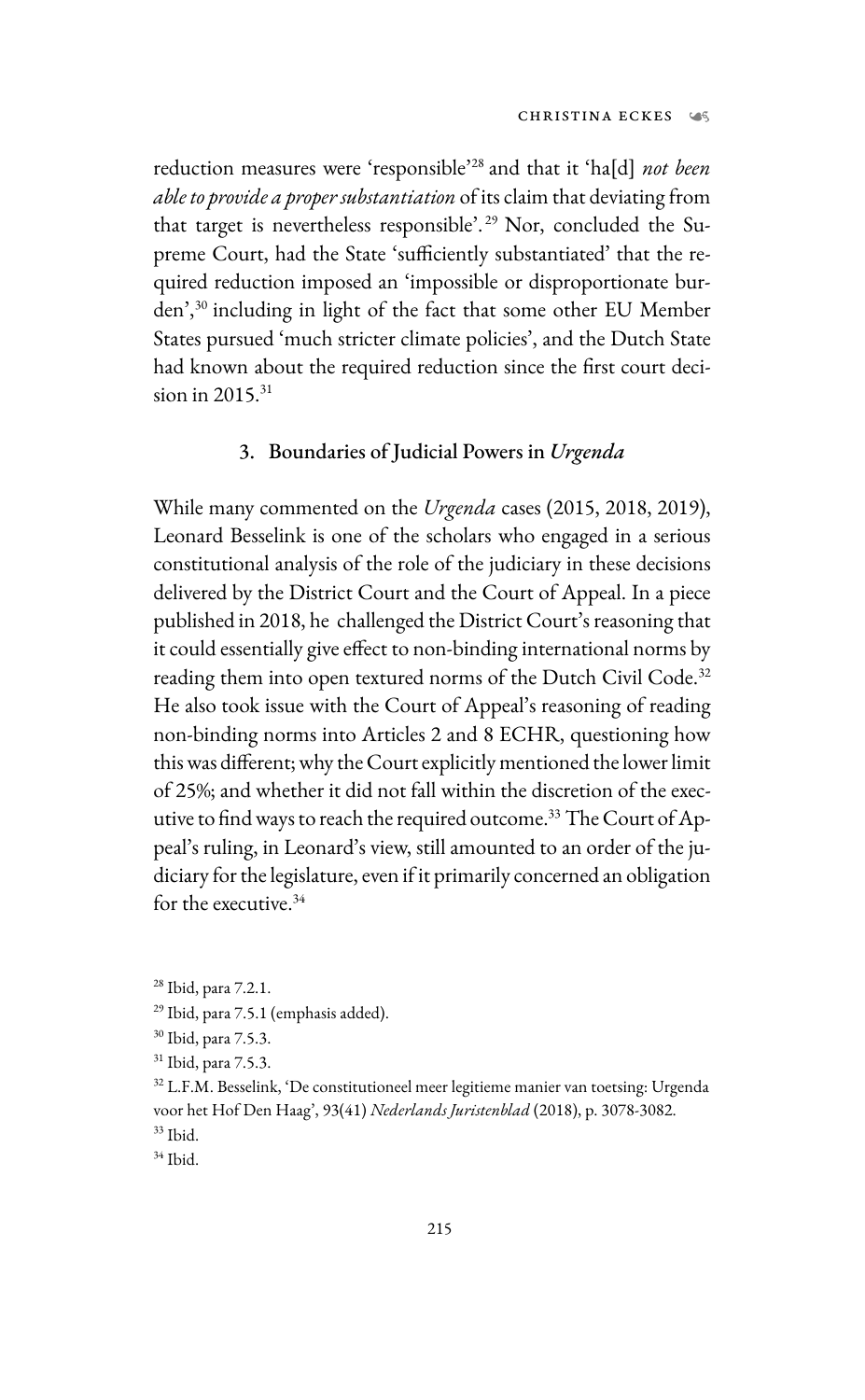#### ❧ LIBER AMICORUM BESSELINK

In 2019, Leonard clarified that his earlier contribution was concerned with the prohibition of judges to legislate,<sup>35</sup> and not with the particular status of non-binding international instruments. 36 He pointed out that the *Urgenda* case concerned not so much interpreting national law in conformity with international law but the review of public policy in light of binding and non-binding international norms and offered contextual considerations on the legitimacy of the constitutional boundaries of judicial and legislative powers. In 2020, Leonard concluded that the Dutch Supreme Court's ruling brought about 'an undesirable change in the separation of powers between the judiciary on the one hand and the legislature and executive on the other.'37 He cited the Supreme Court as explaining that in the Netherlands 'a tradition of non-review' exists for judges and explained in a detailed analysis of the Supreme Court's case law where the boundaries lie and how they developed over time.<sup>38</sup>

In the following sections, I engage with issues that emerge from the *Urgenda* case and from Leonard's reflections on it, such as: does the judge in the *Urgenda* case overstep the limits of judicial power? May the judiciary establish a specific positive obligation and hold government to it? May the judiciary order government (and potentially the legislature) to act? What is the difference between a standard and a minimum obligation? Does the public have a right to justification of governmental policy departing from repeated political commitment and overwhelming scientific evidence?

Separation of powers is a general constitutional principle that is given effect in different legal systems in very different ways. No blueprint exists of how legal systems should divide competences and draw lines between the different branches in practice. The Dutch legal system, as every other, opts for a particular version of fundamental

11(2) *Tijdschrift voor Constitutioneel Recht* 2020, p. 130 (translated by the author). 38 Ibid, p. 131-140 (quote translated by the author).

<sup>&</sup>lt;sup>35</sup> Article 12 Wet Algemene Bepalingen.

<sup>36</sup> L.F.M. Besselink, 'Naschrift: Het gaat er niet om dat de rechter recht moet spreken, maar dat hij niet mag wetgeven', 94(9) *Nederlands Juristenblad* (2019), p. 476.

<sup>37</sup> L.F.M. Besselink, 'Rechter en politiek: Machtenscheiding in de Urgenda-zaak',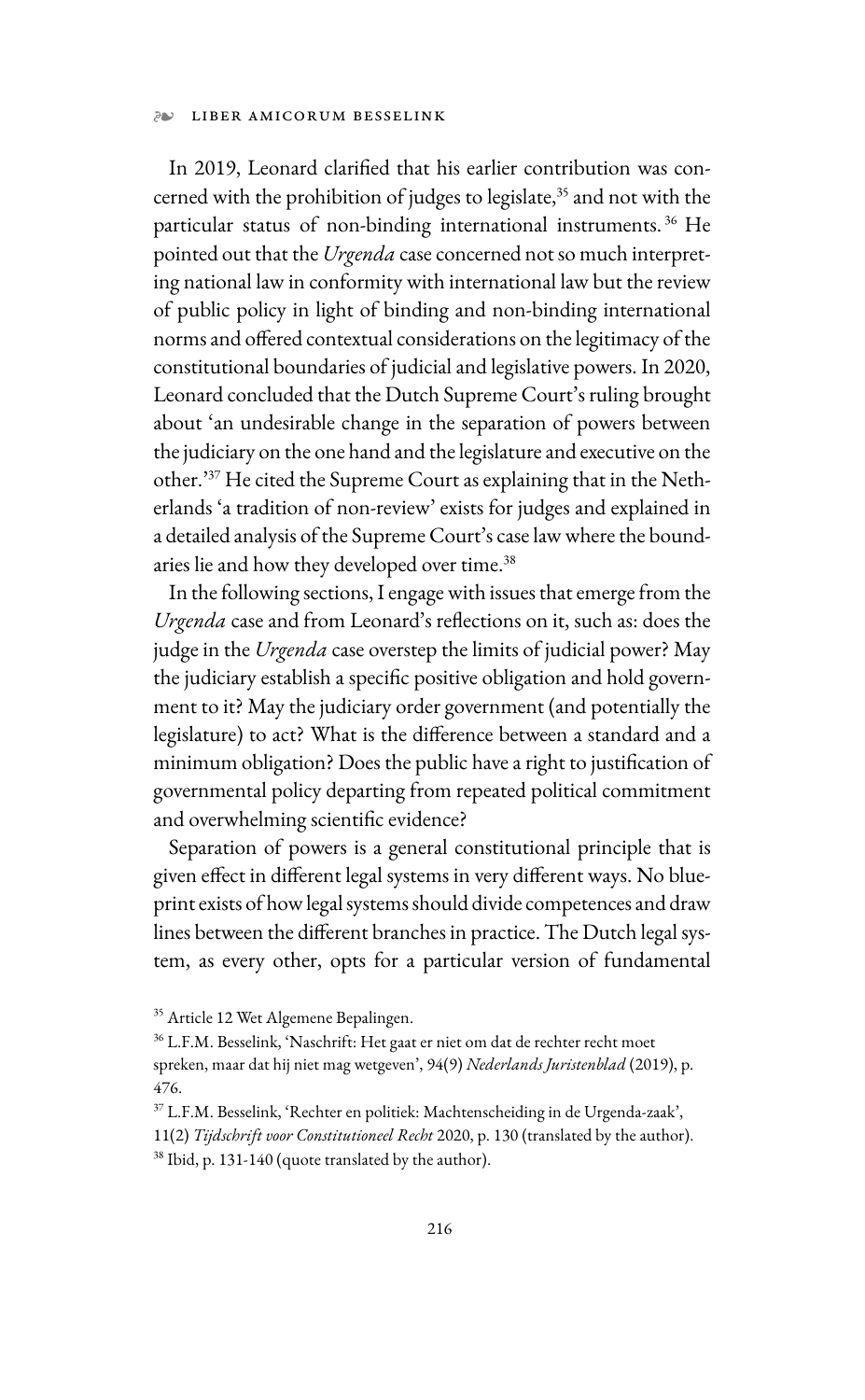rights review. The first two subsections reveal in many ways how the idiosyncratic features of a specific legal order have a role in establishing the boundaries of judicial action and assessing judicial action in light of separation of powers (Sections 3.1-2). The following three sections put forward considerations that would play a role in any legal order (Sections 3.3-5).

## *3.1 Prohibition to Order Legislation*

The Dutch Constitution rules out *ex post* constitutional review, but makes an exception for reviewing laws in light of provisions of conventions and decisions of international organisations with the option of disapplying national law in the case of conflict.<sup>39</sup> The Dutch Supreme Court introduced further restrictions in *Waterpakt* concerning the implementation of an EU Directive.<sup>40</sup> Dutch courts may not, on the basis of their constitutional position, intervene in the process of formal legislation. They are prohibited from giving an injunction to legislate.<sup>41</sup> Acts of parliament are enacted jointly by the government and the States General based on political decision-making and a balancing of all interests involved.

This makes sense in light of the understanding of separation of powers introduced above. Courts regularly engage in the creative process of *developing thelaw when they decide individual cases*. However, the task of *developing generally applicable laws,* out of its own motion or on the basis of an impetus by the executive is reserved to the legislature. Disapplication of national laws because of a conflict with EU law is also different from an injunction to legislate. The former is limited to the parties of the case, while the latter would result in a generally applicable measure.

In *Waterpakt*, both sides agreed that it was necessary to amend or adopt a formal act of parliament in order to comply with the relevant

<sup>39</sup> Articles 120 and 94 of the Dutch Constitution.

<sup>40</sup> Hoge Raad 21 maart 2003, (*Waterpakt*), ECLI:NL:HR:2003:AE8462. See also:

L.F.M. Besselink, 'Annotatie Waterpakt-arrest', 52 *SEW* (2004), p. 232-238.

<sup>41</sup> Hoge Raad 21 maart 2003, (*Waterpakt*), ECLI:NL:HR:2003:AE8462, para 3.5.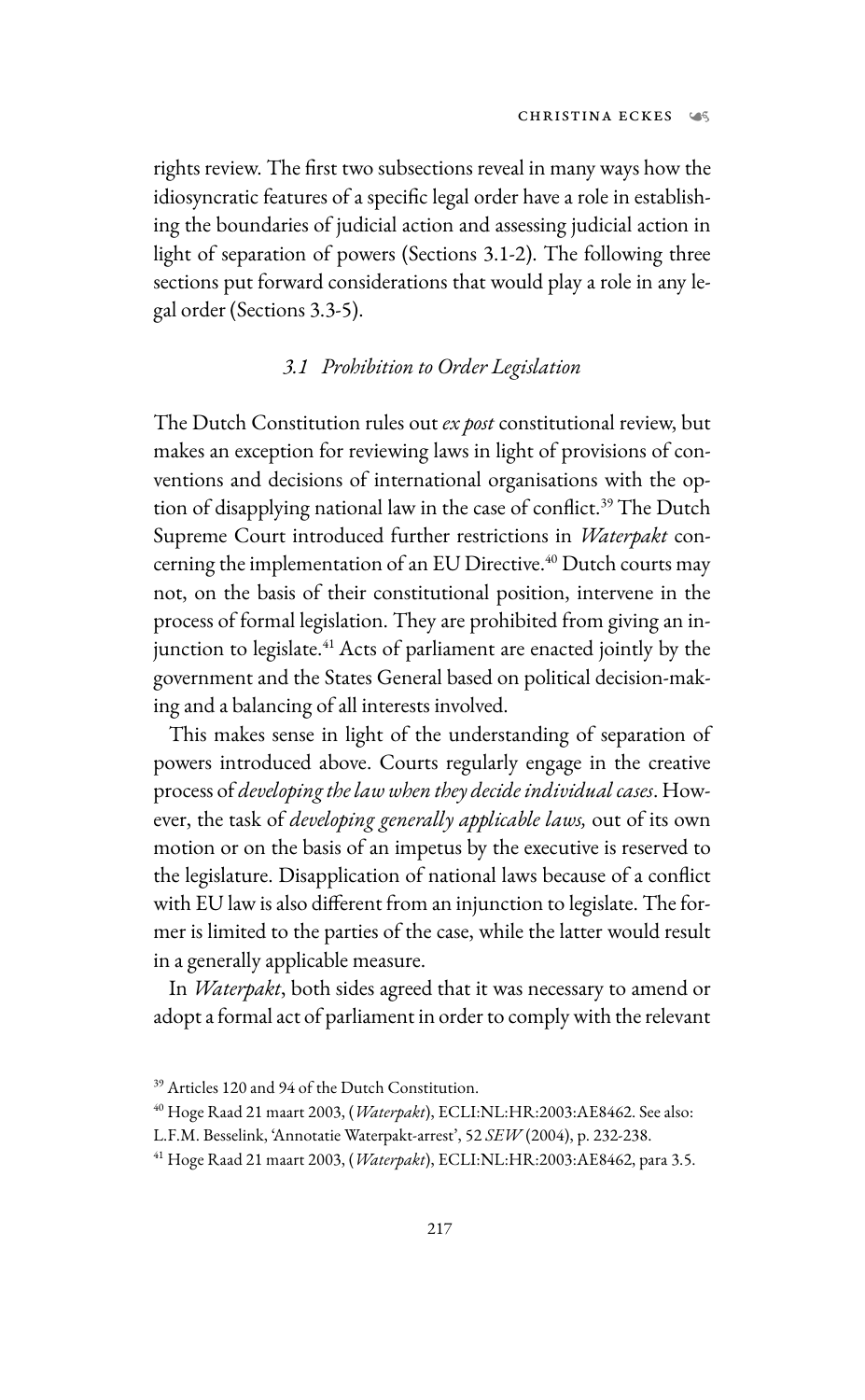EU directive. In *Urgenda*, the point of whether the Dutch State could, as a matter of principle, comply with the Supreme Court's *Urgenda* ruling without having to adopt formal acts of parliament remained less clear.

What is clear is that *Urgenda* did not formally order the legislature to act but ordered the State as one of the parties to the judicial proceedings to comply with an obligation.<sup>42</sup> While most of the possible ways to reduce emissions would argulably have to rely on legislation, the question of how to comply with *Urgenda* is a *choice of means and substance* of the Dutch State, i.e. which of the countless factors affecting the emissions from Dutch territory should be addressed.<sup>43</sup> This was also the position of the Supreme Court, which interpreted the prohibition to order legislation, as established by *Waterpakt,* as preventing courts from 'interfer[ing] in the political decision-making process regarding the expediency of creating legislation with a specific concretely defined content by issuing an order to create legisla $tion$ <sup> $44$ </sup>

On the *means*, it is relevant that the State had been on notice since the first *Urgenda* ruling in 2015. Meeting the absolute minimum of emission reduction would have been possible at an earlier stage with a much wider array of means. Yet, the Government failed to act earlier. On the *substance*, even if – particularly at the time of the decision of the Supreme Court in December 2019 – compliance was best achieved by adopting legislation (means), the decision did not demand any specific, concretely defined substantive content. This is indirectly, and perhaps ironically, confirmed by parliament's decision of 26 January 2021 to declare the execution of the *Urgenda* ruling

<sup>43</sup> *Absolutely any change in behaviour has an impact on the level of emissions.* Hence, it is possible to reduce emissions by executive order. That as such cannot be disputed. Otherwise, the conclusion must be executive decree cannot affect behaviour. We can see this as a result of the restrictions to mitigate the COVID-19 pandemic – many of which were introduced by executive order. Even if, arguably, this *may not be desirable from a separation of powers perspective*.

44 Hoge Raad 20 December 2019, (*Urgenda*), ECLI:NL:HR:2019:2006, para 8.2.4.

<sup>42</sup> Besselink, 'De constitutioneel meer legitieme manier van toetsing', *supra* n. 32, p. 3079, 3081.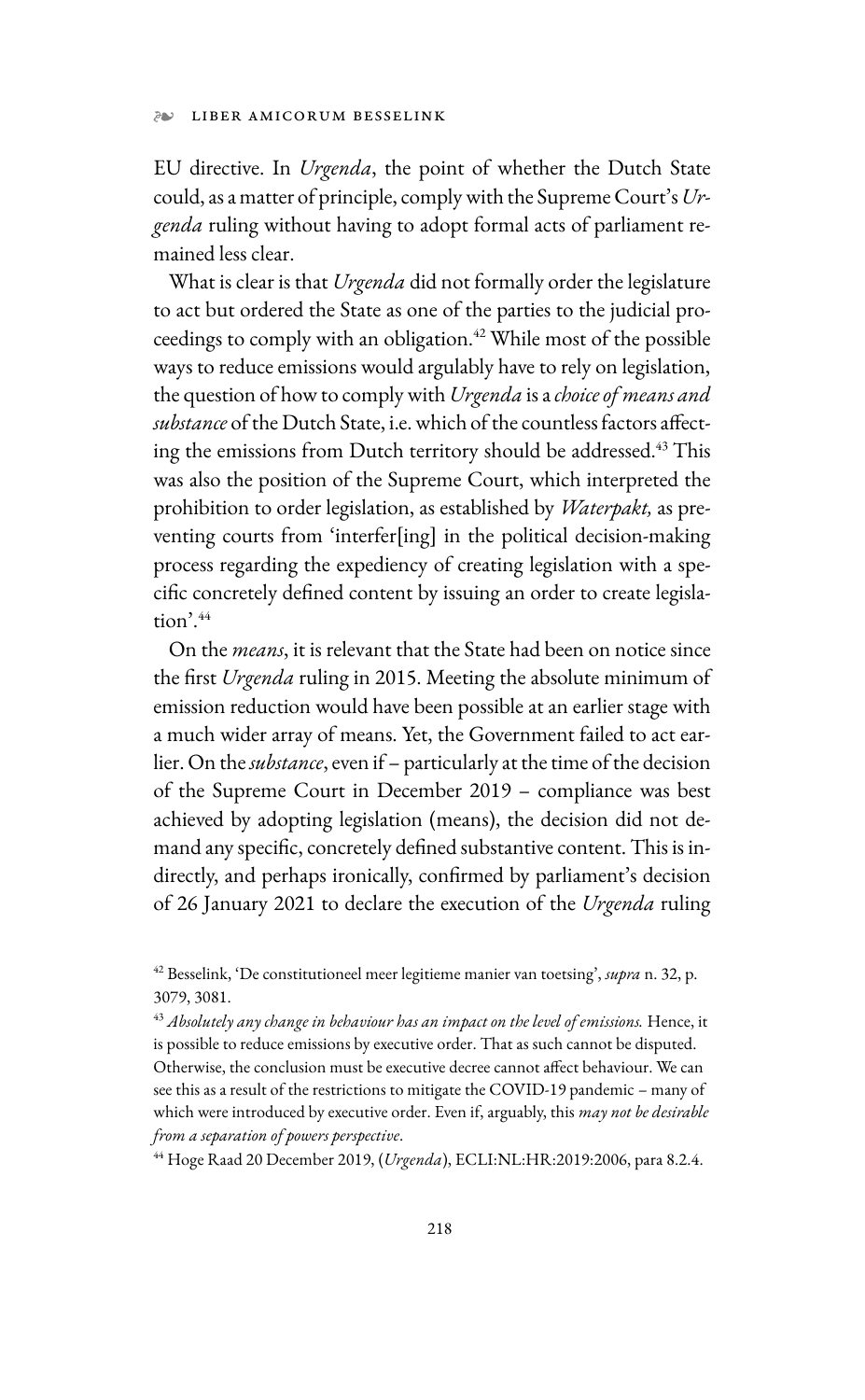'controversial' and so stopping the current caretaker government from executing it.45 As complying with a court ruling, confirmed in three instances, can hardly be controversial in a constitutional democracy, the controversy must relate to the 'how' of giving effect to *Urgenda*.

### *3.2 Public interest organisations*

*Urgenda*, just as *Waterpakt*, concerned public interest litigation. Urgenda is a campaign organisation, whose first and foremost purpose is to engage citizens with the pressing issue of climate change in many different ways and by different means, including litigation.<sup>46</sup> The political agenda setting powers of non-profit organisations, including through litigation, testifies to the socio-political consequences of public interest litigation.<sup>47</sup>

In the Netherlands, public interest organisations enjoy standing to articulate the general interest before court. Courts then rule on situations that do not only concern the parties to the dispute but by definition raise issues of general interest and affecting the broader public. Some consider this a form of participation by citizens through courts as part of forming a diverse public sphere.<sup>48</sup> Other see particularly this form of general interest articulation to encroach upon the core task of the legislature.<sup>49</sup>

against the Dutch government', *Environmental Communication* (2021).<br><sup>48</sup> J. Habermas, *Between Facts and Norms: Contributions to a Discourse Theory of Law and Democracy* (Wiliam Reig tr, John Wiley & Sons 2015), p. 381. See also L. Burgers, *Justitia, the People's Power and Mother Earth - Democratic legitimacy of judicial law-making in European private law cases on climate change,* unpublished thesis, defended at the University of Amsterdam on 11 November 2020.

<sup>&</sup>lt;sup>45</sup> A tweet that compliance with the Urgenda ruling has been declared 'controversial': twitter.com/annagroene11/status/1354102083092426755, visted 3 February 2021. 46 Website of Urgenda: urgenda.nl/en/home-en, visited 3 February 2021.

 $47$  A. Wonneberger & R. Vliegenthart, 'Agenda-setting effects of climate change litigation: Interrelations across issue levels, media, and politics in the case of Urgenda

<sup>49</sup> This was articulated in the VVD's draft election programme for 2021-25, available at: vvd.nl/content/uploads/2020/11/Verkiezingsprogramma-concept-VVD-2021- 2025.pdf, visited 3 February 2021. It was reviesed after considerable public pressure.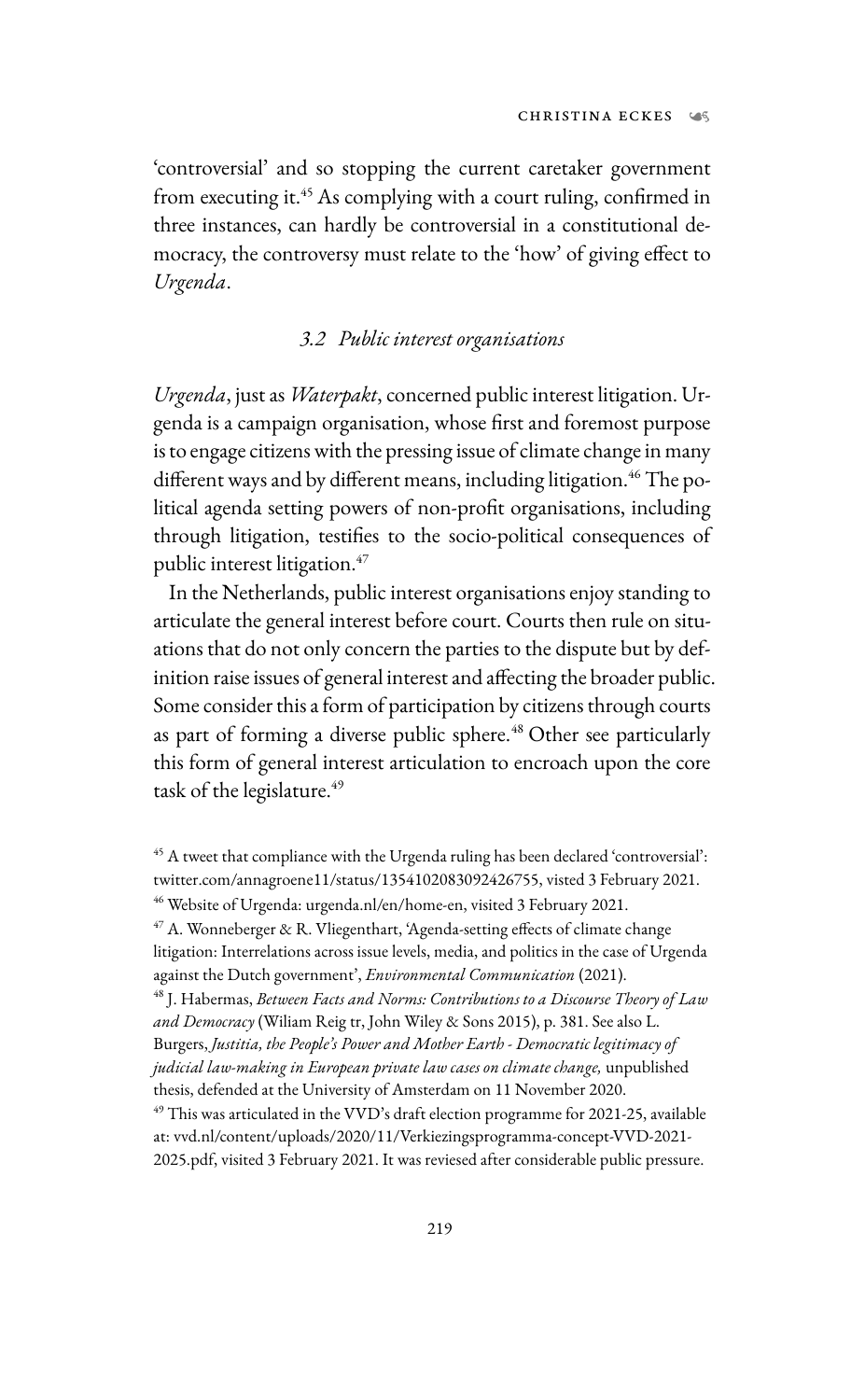#### LIBER AMICORUM BESSELINK

Whether third parties, including public interest organisations, have the right to bring such actions is a question for the democratic constitution-maker or the legislature. The role such review may play in the overall constitutional structures that ensure separation of powers depends on many related choices, namely whether constitutional review is possible and what the precise mechanisms are that enforce fundamental rights guarantees. Arguably, the Dutch legal order gives comparatively generous standing to public interest organisations as a counterweight in structures of overall weak constitutional review.

The combination of a positive obligation, i.e. duty to protect, and standing for public interest organisations, may – as in *Urgenda* – allow third parties to bring judicial challenges with the objective of obliging state bodies to act, without necessarily having a claim that their own rights are infringed. I would agree that, *as in any politically salient case*, the judge should tread carefully. She should consider her function within the constitutional order and explain well how the individual decision rests on the legitimacy of the law, i.e. that a consistent reading in the light of the whole legal order virtually requires a judicial decision. Such decision may for example be required in order to counter an aberration that is made possible by a gap in or an ambiguity of the law. She should explain why this decision does not constitute a substitution of a legally defensible political judgment with a judicial judgment. In my view, the Supreme Court has in *Urgenda* provided the required justification for its ruling. My view is based on three central reasons that I explain in what follows.

## *3.3 Positive obligations and reflexive effects*

In the *Urgenda* case, the Dutch Supreme Court required executive action (and arguably, at least at this late stage, also legislative action) based on positive obligations flowing from fundamental rights. Such positive obligations to protect fundamental rights are a particularly problematic issue for separation of powers.

This is in particular the case when legislative obligations are concerned. Such obligations allow courts to intervene at the beginning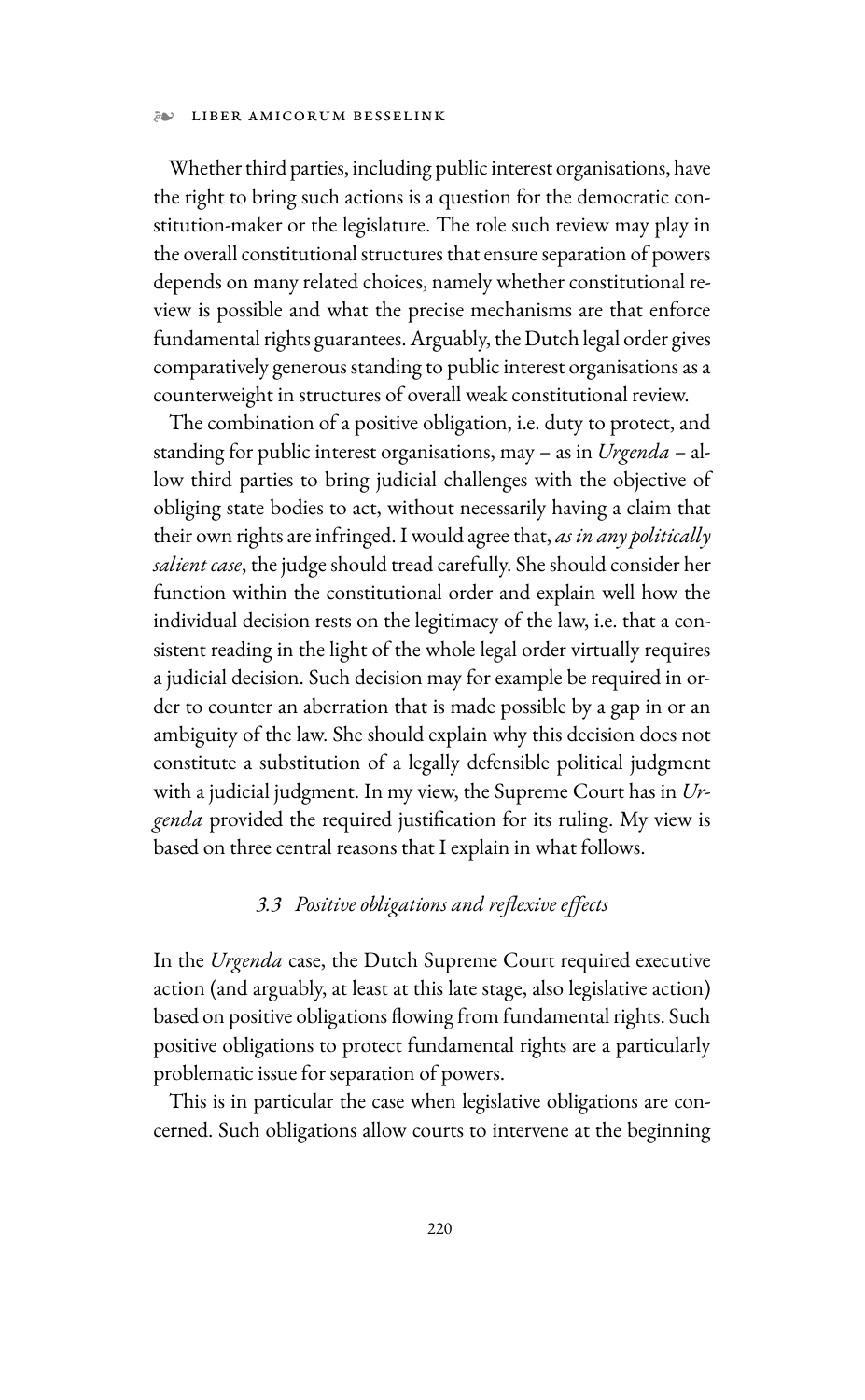rather than at the end of the law-making cycle,<sup>50</sup> where it is more difficult to argue that they protect individual autonomy from (illegal) interference by the collective. In other words, the court's intervention at the beginning of the law-making cycle does not benefit from the democratic legitimacy of parliament (or government). The argument that the court's intervention protects individual rights can also reasonably be made in the case of positive obligations. The futurelooking nature of enforcing a positive obligation in combination with the fact that a public interest organisation relies on rights without being itself directly affected makes the argument on the protection of individual autonomy more abstract in the *Urgenda* case than in many other cases. Yet, it does not make it unconvincing.

The Dutch Supreme Court took the position that it cannot be legally possible that there is a positive obligation and the government chooses to do nothing at all.<sup>51</sup> This is the case, in particular in light of the exceptional threat of dangerous climate change.<sup>52</sup> '[C]ourts can assess whether the measures taken by the State are too little in view of what is clearly the lower limit of its share' because this is in breach of its obligation.<sup>53</sup> This assertion constitutes a watershed moment in the ruling.

As Leonard Besselink convincingly pointed out, 54 all three *Urgenda* rulings, of the District Court, Court of Appeal, and Supreme Court, concerned similar and controversial effects of neither directly effective, nor legally binding international norms. When non-binding international norms are used for interpreting binding open-textured national (tort) law these effects are called 'reflexwerking' (reflexive effects) and when used for interpreting positive obligations under Article 2 and 8 ECHR they are called reflection ('weerkaatsing'). However, they raise the same concerns about the

<sup>50</sup> Möllers, *The Three Branches*, *supra* n. 6, p. 138.

<sup>51</sup> Hoge Raad 20 December 2019, (*Urgenda*), ECLI:NL:HR:2019:2006, para 6.3.

<sup>52</sup> Ibid, para 6.3 referring to paras 5.7.2-5.8, which in turn refer to paras 5.7.9 to

<sup>5.6.2.</sup> 

<sup>53</sup> Ibid.

<sup>54</sup> Besselink, 'De constitutioneel meer legitieme manier van toetsing', *supra* n. 32, p. 3081.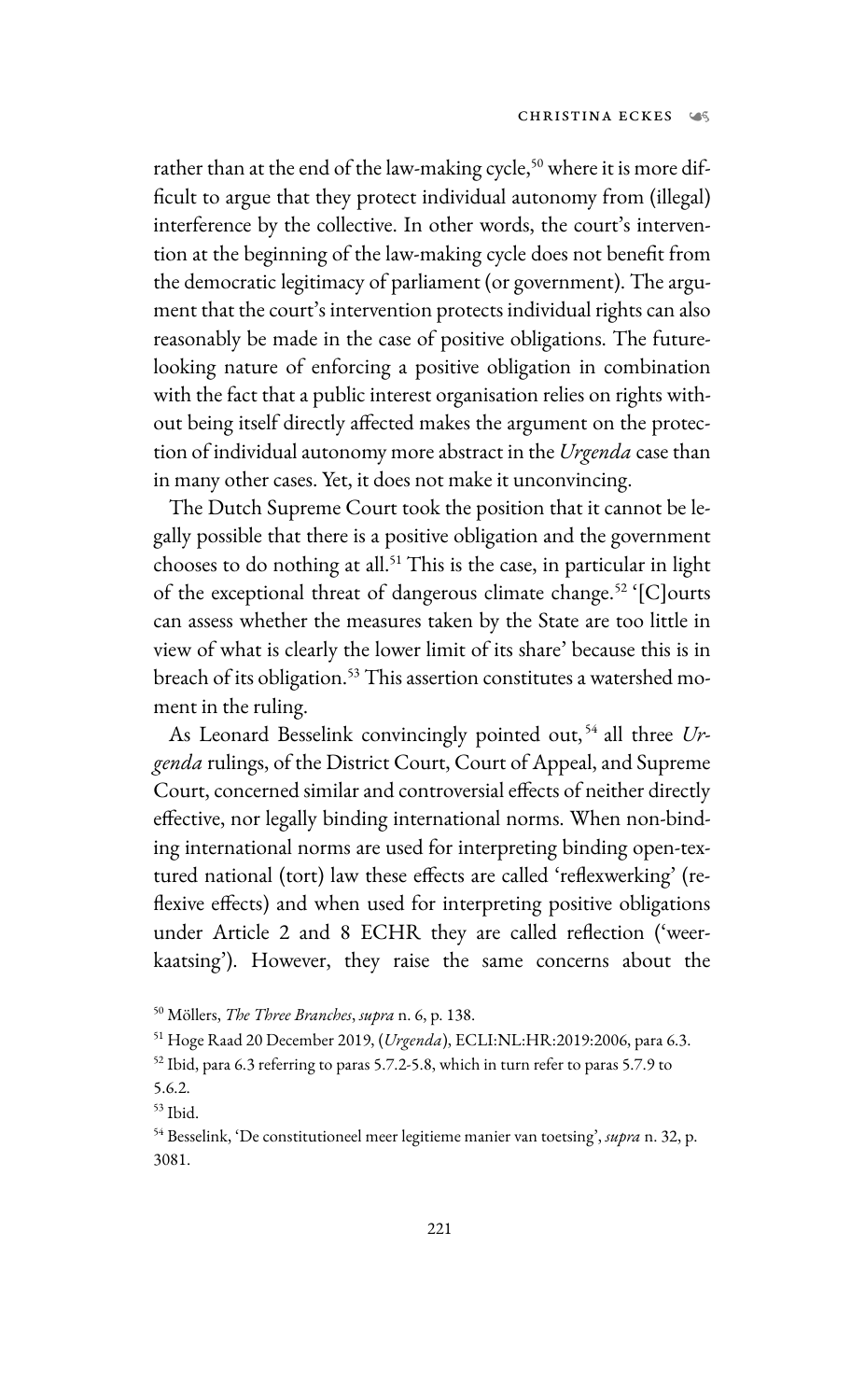#### LIBER AMICORUM BESSELINK

boundaries of judicial powers, because in both cases the judge gives effect to non-binding international law. The rather technical difference of whether this happens through national (tort law) or directly effective international law (ECHR) does not matter for the separation of powers criticism. Leonard argued that the judiciary should be more deferential to the policy maker when such reflexive effects are concerned<sup>55</sup> and that courts should be precluded from reviewing highly politicised pieces of legislation when no 'clearly defined directly effective rights of citizens' are at stake.<sup>56</sup>

Much depends on framing here. In principle, it seems convincing that non-binding and non-self-executing international norms should not become binding positive obligations simply by being reflected in open-textured binding norms. 57 However, approached from the other end – as the Supreme Court did it – legally binding (albeit open-textured) obligations would be rendered pointless if it was possible for the State either not to act at all or fail to make an absolute minimum of effort. By definition, open-textured norms require further interpretation (specification?) when applied to the circumstances of the individual case. For such interpretation, the Court commonly relies on a range of means of interpretation that are not binding.

Another issue is the guidance that courts can draw from non-binding means of interpretation when construing the meaning of binding open-textured norms. Here, a lot depends on the specificity of the means of interpretation. Cases could be imagined, in which reflexive or reflective effects result from a wild growth of non-binding but *de facto* powerful norms agreed in complex exchanges of national executive actors in the international realm. Non-binding international norms are often criticised for being *equally vague* as the open-textured norms on which judges rely to justify their position on highly

<sup>55</sup> Besselink, 'Naschrift', *supra* n. 36. See above for the discussion of reflexive effects.

<sup>56</sup> Besselink, 'Annotatie Waterpakt-arrest', *supra* n. 40, p. 1452.

<sup>57</sup> Read however L. Burgers & T. Staal, 'Climate action as positive human rights obligation: The Appeals Judgment in Urgenda v The Netherlands', 1 *CSECL WP* (2019), available at: papers.ssrn.com/sol3/papers.cfm?abstract\_id=3314008, who rightly speak of the 'factual rather than legal significance' of the non-binding norms.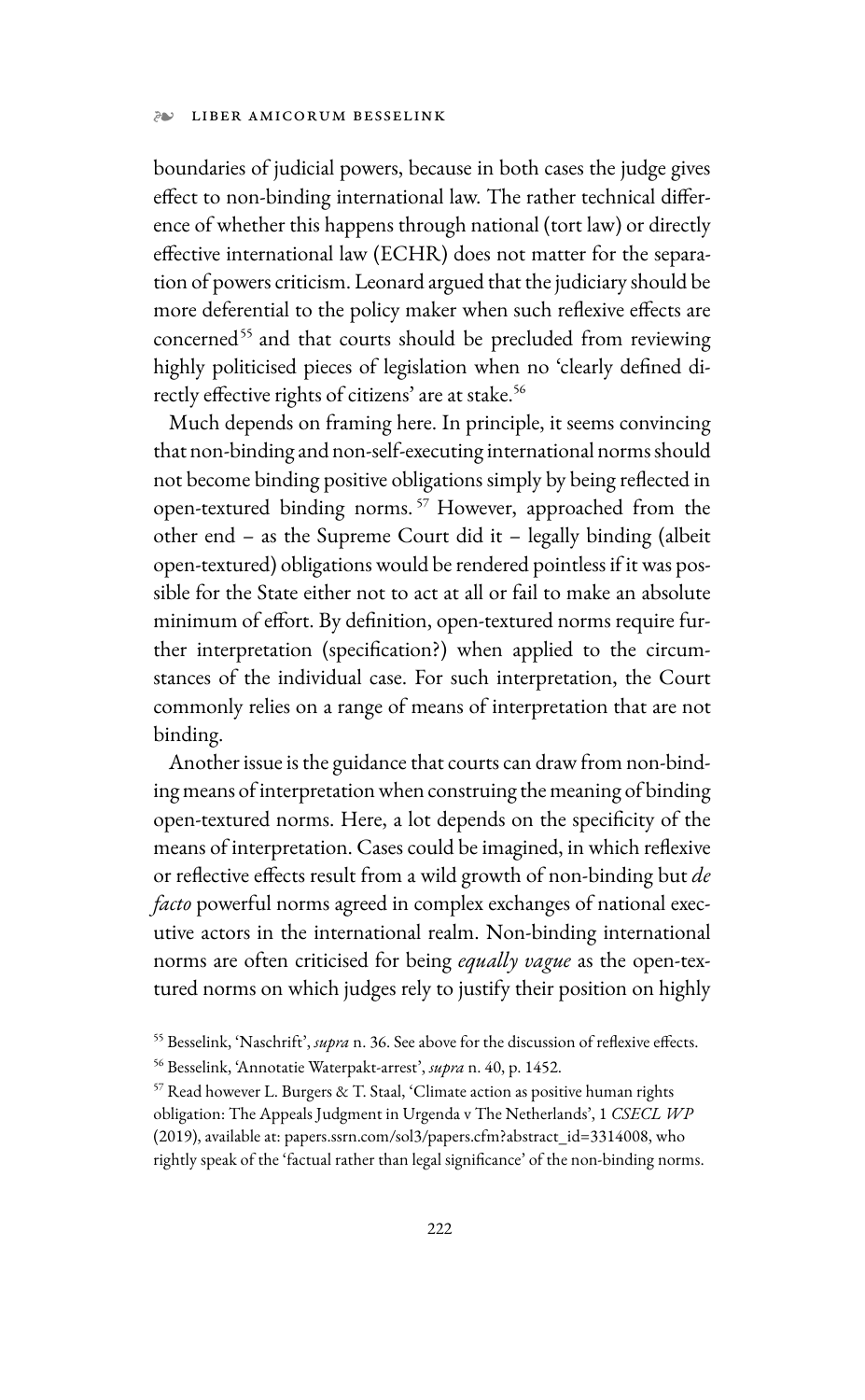politicized issues. 58 However, this is not the case in *Urgenda*, in which the international instruments outlined minimum requirements in specific numerical form, namely 25%-40% reduction in 2020 compared to emission levels in 1990. The fact that the international instruments indicated a range does not contradict this. The absolute minimum of 25% could hardly be expressed more specifically. This also explains that the *Urgenda* ruling specifically obliges the Dutch State to reduce its emissions *by at least 25%*. The executive and the legislature are free to choose any higher level of reduction but not one percentage point lower – at least not without offering a justification!59

### *3.4 Establishing an Absolute Minimum: the Task of the Judge?*

Leonard Besselink did not mince his words, stating that '[t]he *delegitimization* by a judicial decision of […] democratically decided policy changes based on a balancing of major general interests by political organs of the state limits the democratic quality of political decision-making and affects the democratic quality of the rule of law. The judge is not called to make such balancing, if he could make it at all, on the basis of a case brought by a general interest organisation that limits itself to one general interest, no matter how great and important.'<sup>60</sup>

This statement does not capture what the judge did in *Urgenda*. As explained above, I agree with Leonard that it is not the task of the judge to balance general interests and substitute her position for the one of the political decision-maker. Judges in *Urgenda* also did not balance general interests, nor did they 'delegitimize' the policy of the

<sup>58</sup> This seems also to be Leonard's point on the District Court: Besselink, 'De constitutioneel meer legitieme manier van toetsing', *supra* n. 32, p. 3079. 59 See Section 3.5 below on this point.

<sup>60</sup> Besselink, 'Rechter en politiek', *supra* n. 37, p. 144 (translation and emphasis by the author). See also, N. de Boer, '*Trias politica* niet opofferen voor ambitieuze klimaatpolitiek', 72(1) *S&D* (2016), p. 40-48, at p. 41 (translated by the author), stating that a better climate policy cannot be reached by sacrificing separation of powers.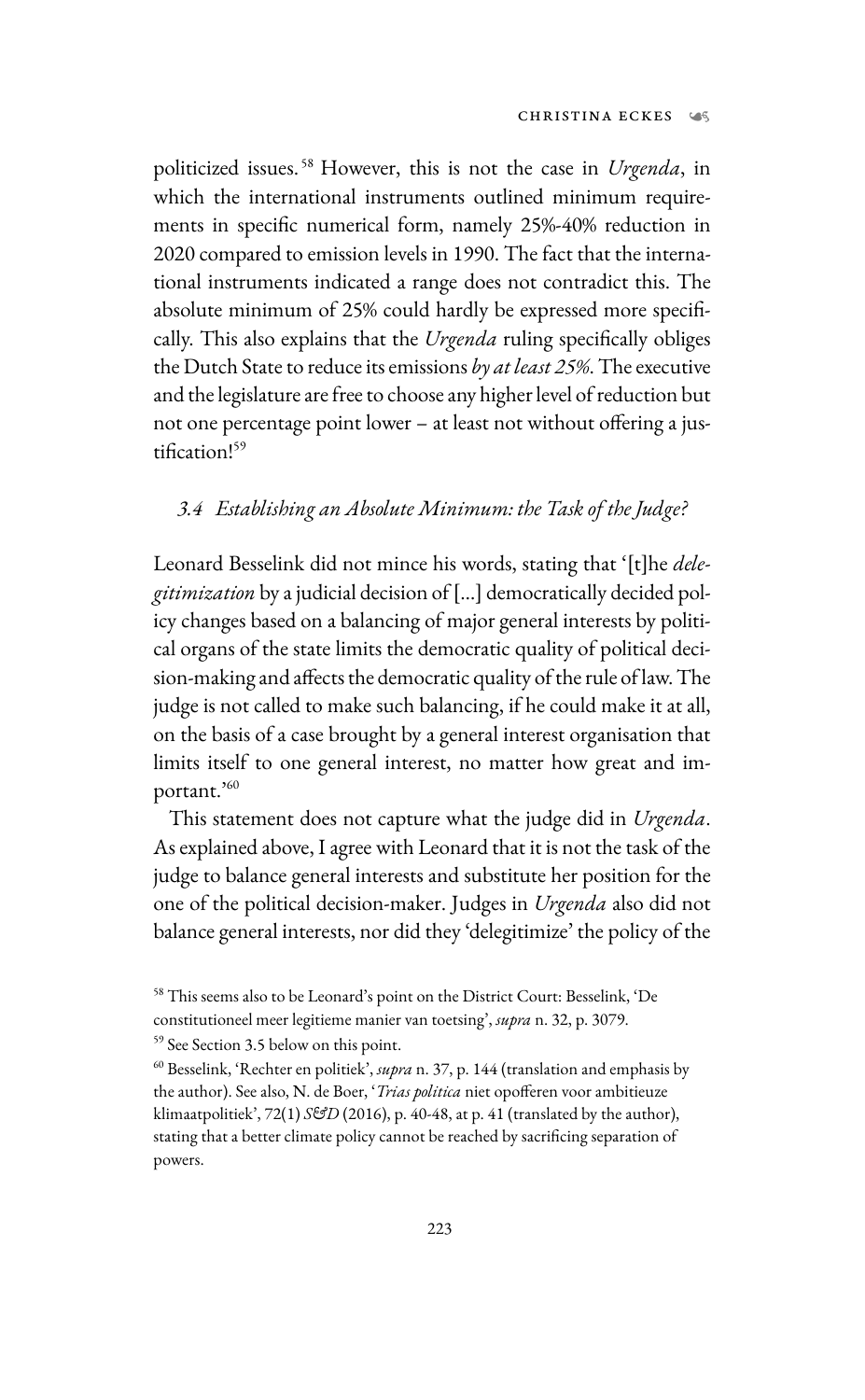#### ❧ LIBER AMICORUM BESSELINK

State. They declared inaction, i.e. failing to take an absolute minimum of action, *illegal*.

In this context, it is important to realize that 25% is not a 'standard' but the *absolute minimum*. In *Urgenda*, this absolute minimum was taken as an *interpretive aid for applying a legally binding obligation* and concluding that *without justification* this obligation is breached. That the court can only identify the absolute minimum threshold for legal policy-making is core to protecting separation of powers that allows political actors to determine what measures are possible, advisable, and desirable above this *absolute minimum*.

*Prima facie* unrelated to the issue of separation of powers, Leonard states that in terms of preventing harmful climate change the *absolute minimum* indicated by the Supreme Court is 'too little too late'.<sup>61</sup> He argues that Greta Thunberg is right and not the judges in *Urgenda* because they introduce a minimum standard as 'sufficient'.62 I disagree on several levels. First, the whole ECHR, which concerns minimum protection rather than setting a standard, could be criticised in the exact same way. Second, in reality, *Urgenda* had the effect of reducing emissions from Dutch territory. The State did much less before *Urgenda* than after. In fact, as I state above, it waited until after the confirmation of the ruling in last instance before it took any measures.63 Third, and this point brings it back to separation of powers, if the Supreme Court had decided on Greta Thunberg's complaint before the Committee on the Rights of the Child (to which Leonard refers), which *inter alia* aims to hold five states 'responsible for failing to prevent foreseeable human rights violations caused by climate change by reducing its emissions at the "highest

<sup>61</sup> Besselink, 'Rechter en politiek', *supra* n. 37, p. 125.

<sup>62</sup> Besselink, 'Rechter en politiek', *supra* n. 37, p. 129.

<sup>63</sup> See: 'Kamerbrief over uitvoering Urgenda-vonnis',

rijksoverheid.nl/documenten/kamerstukken/2020/04/24/kamerbrief-over-

uitvoering-urgenda-vonnis; for information in English, see: J. Watts, 'Dutch officials reveal measures to cut emissions after court ruling', *The Guardian* 24 April 2020, theguardian.com/world/2020/apr/24/dutch-officials-reveal-measures-to-cutemissions-after-court-ruling.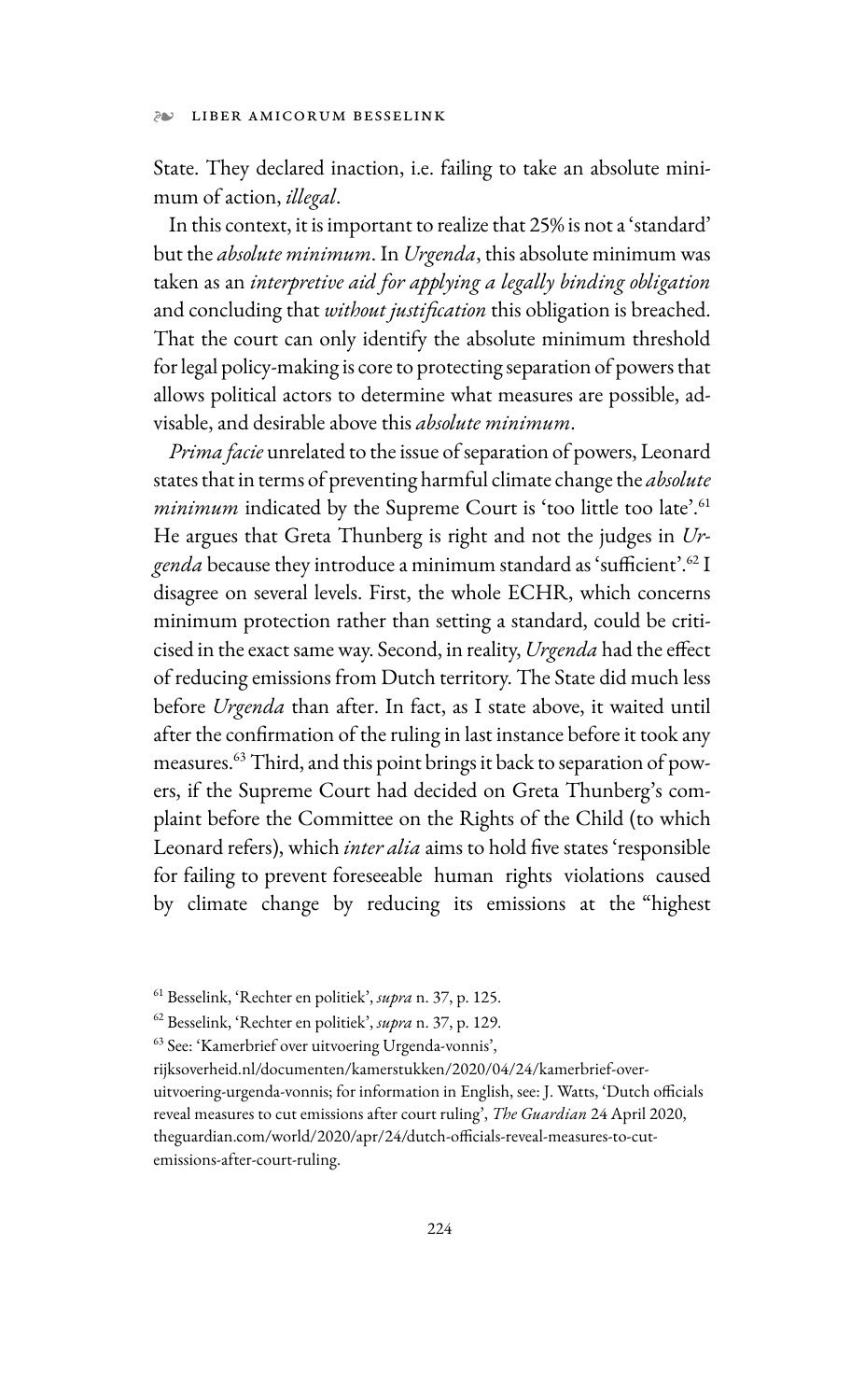possible ambition",<sup>64</sup> it would have overstepped its function and undermine the separation of powers [*I do not say that it would have done this!*]. Determining what the 'highest possible ambition' is in light of all (including prominently economic) interests is the role of the political decision-maker. In other words, you cannot have your cake (oblige the Dutch State to reduce emissions to the reasonably required level) and eat it (respect its judicial function under the separation of powers). The Supreme Court could not go further, even if it agreed with Thunberg that 25% is too little.<sup>65</sup> It was limited by the boundaries of its function within the constitutional democracy of the Netherlands to only identify the absolute minimum for legal action, rather than identify what is needed to mitigate climate change.

Leonard Besselink argued that 'judicial intervention is, in short, unauthorized when a multitude of alternatives exists to solve an issue of political policy'.<sup>66</sup> However, in the case of dangerous climate change (issue of political policy) there is *only one possibility* and *no alternative*: reduce emissions. The questions are only: how (by which means) and how much. The former was left to the policymaker. As regards the latter, very convincing arguments support the conclusion that it would be much more reasonable in light of the politically confirmed, overwhelming science to reduce 40% rather than 25%. Could it be justifiable to reduce less than the absolute minimum? Yes, a justification may be difficult in the 'exceptional situation'67 of 'the genuine threat of dangerous climate change […] which could render part of the Netherland uninhabitable',<sup>68</sup> but nonetheless conceivable. However, as I discuss below, the State did not offer one.<sup>69</sup>

<sup>64</sup> See 'Table of pending cases before the Committee on the Rights of the Child',

ohchr.org/Documents/HRBodies/CRC/TablePendingCases.pdf.

<sup>65</sup> This is how I read, e.g., Hoge Raad 20 December 2019, (*Urgenda*),

ECLI:NL:HR:2019:2006, para 7.2.8.

<sup>66</sup> Besselink, 'Naschrift', *supra* n. 36.

<sup>67</sup> Hoge Raad 20 December 2019, (*Urgenda*), ECLI:NL:HR:2019:2006, para 8.3.4.

<sup>68</sup> Ibid, para 5.6.2.

<sup>69</sup> See section 3.4 below.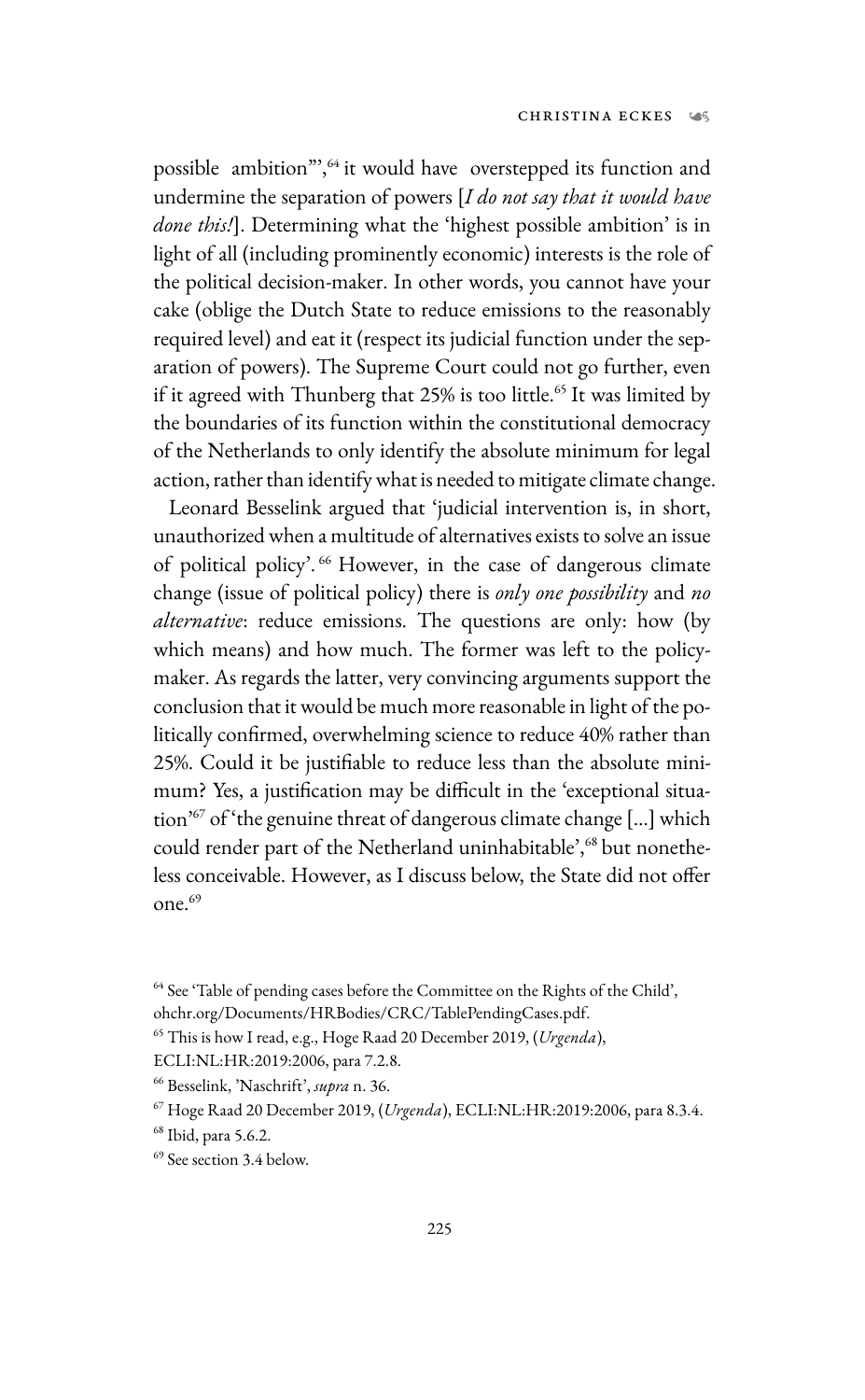## *3.5 Right to Justification*

Human rights directly protect individual autonomy. However, human rights play a more complex role than keep-out-signs for policy makers. This role is linked to *their very origin in a right to justification* as explicated by Rainer Forst.<sup>70</sup> Forst developed a distinct conception of moral autonomy, that lies at the core of all human rights, and requires a reason-giving process when these rights are restricted. He concluded that the core of the human rights discourse is the understanding that being a person ('Personsein') depends on being treated as a being with a right to justification ('Rechtfertigungswesen'); this is as persons to whom one owes reasons. $71$ 

Human rights are hence also a language of critique ('Sprache der Kritik'), which protects citizens from unjustified societal and political circumstances of oppression. Constitutional structures must allow for a reflexive engagement between those affected and those exercising public power. Those exercising public power in a way that restricts rights have to offer their citizens legitimate reasons.<sup>72</sup>

This is where the function of the judiciary comes in. Judges should – pursuant to formal rules – oblige the policy-maker to justify her choices in public in light of their impact on human rights. This is where separation of powers comes in. It is needed to ensure the sincerity of the reason-giving process. It reconciles law and politics in practice in a way that one never fully dominates the other and must therefore still answer to the other. One driving question in the analysis of the suitability of any specific model of separated powers should therefore be whether it establishes a process of reason-giving. Another question, which may contribute more indirectly to the process of reason-giving, is whether and how public judicial proceedings activate citizens and motivate them to demand better justification for public policies.

<sup>70</sup> R. Forst, *Kritik der Rechtfertigungsverhältnisse. Perspektiven einer kritischen Theorie der Politik* (Suhrkamp Verlag 2011), p. 54.

<sup>71</sup> Ibid, p. 66-67.

<sup>72</sup> Ibid, p. 76.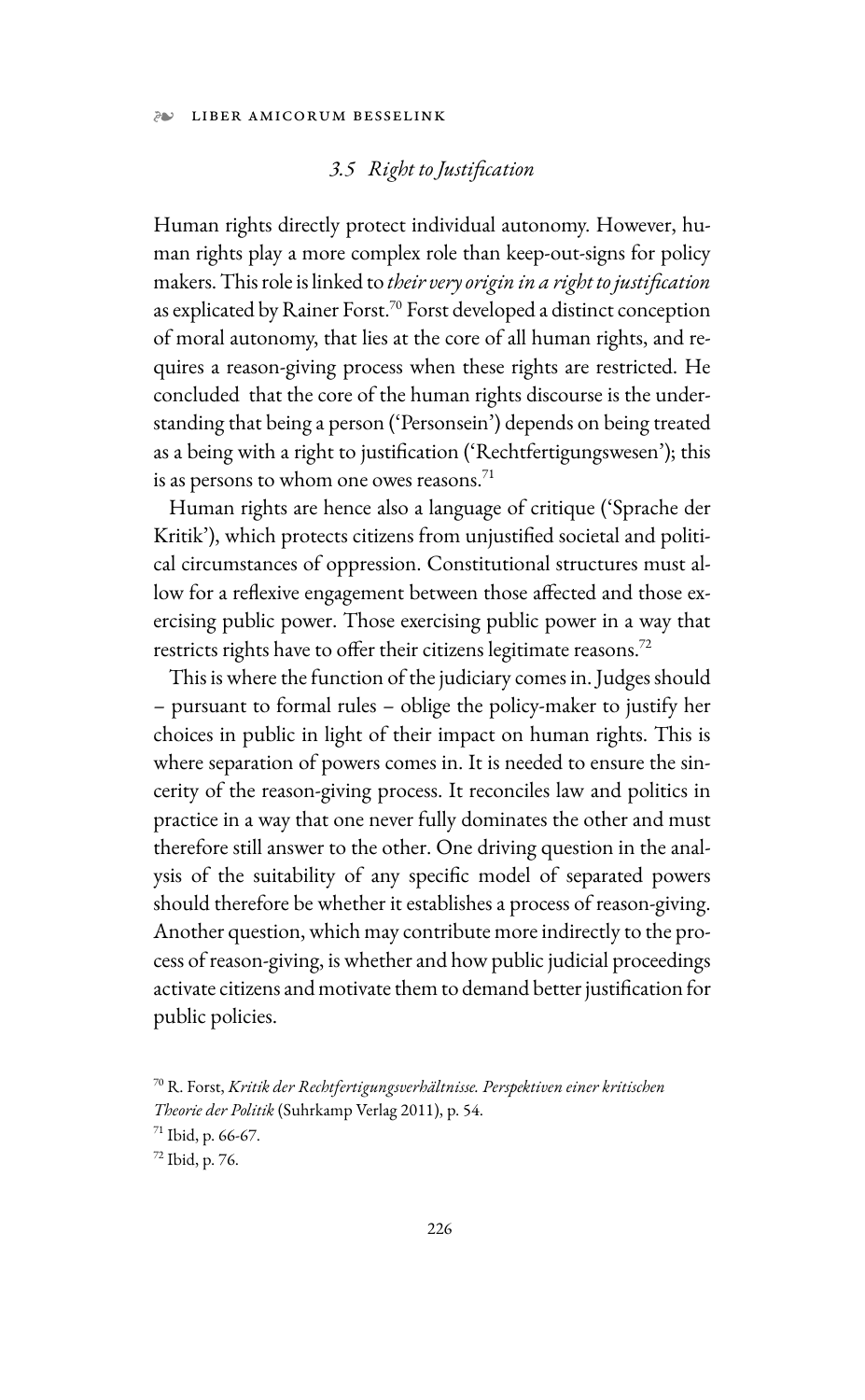In the specific case of *Urgenda,* one can hardly doubt the activating effect. In *Urgenda*, human rights were invoked, including to stir up public debate and press for such justification. While the case also concerned the protection of the human rights and hence individual autonomy of those most affected by climate change, it invoked human rights in favour of all Dutch residents, and arguably mankind as a whole. In other words, the court in *Urgenda* did not protect the rights of identifiable individuals from interference by the collective but the rights of the collective from present and inevitable future interference. Arguably, this blurs the distinction between individual autonomy and the collective in the function of the judiciary, as outlined above.73 It does not take away from the underlying right to justification.

In the *Urgenda* case, the Dutch state was time and again invited to justify its choice not to develop a climate policy aimed at reducing emissions by the agreed absolute minimum of 25% needed to avoid dangerous climate change. Yet, the Dutch State refused to offer such justification.

In the words of the Supreme Court, 'under certain circumstances, the State must properly substantiate that the policy it pursues meets the requirements to be imposed, i.e. that it pursues a policy through which it remains above the lower limit of its fair share.<sup>'74</sup> Yet, '[t]he State has not provided any insight into which measures it intends to take in the coming years, let alone why these measures, in spite of the above, would be both practically feasible and sufficient to contribute to the prevention of dangerous climate change to a sufficient extent in line with the Netherlands' share. The State has confined itself to asserting that there "are certainly possibilities" in this context'.<sup>75</sup> On the contrary, '[t]he State acknowledges the fact' that 'any postponement of the reduction of emissions therefore means that emissions in the future will have to be reduce on an increasingly large scale in

<sup>&</sup>lt;sup>73</sup> A point highly relevant for separation of powers that we explore futher as part of our NORFACE project.

<sup>74</sup> Hoge Raad 20 December 2019, (*Urgenda*), ECLI:NL:HR:2019:2006, para 6.5. 75 Ibid, para 7.4.6.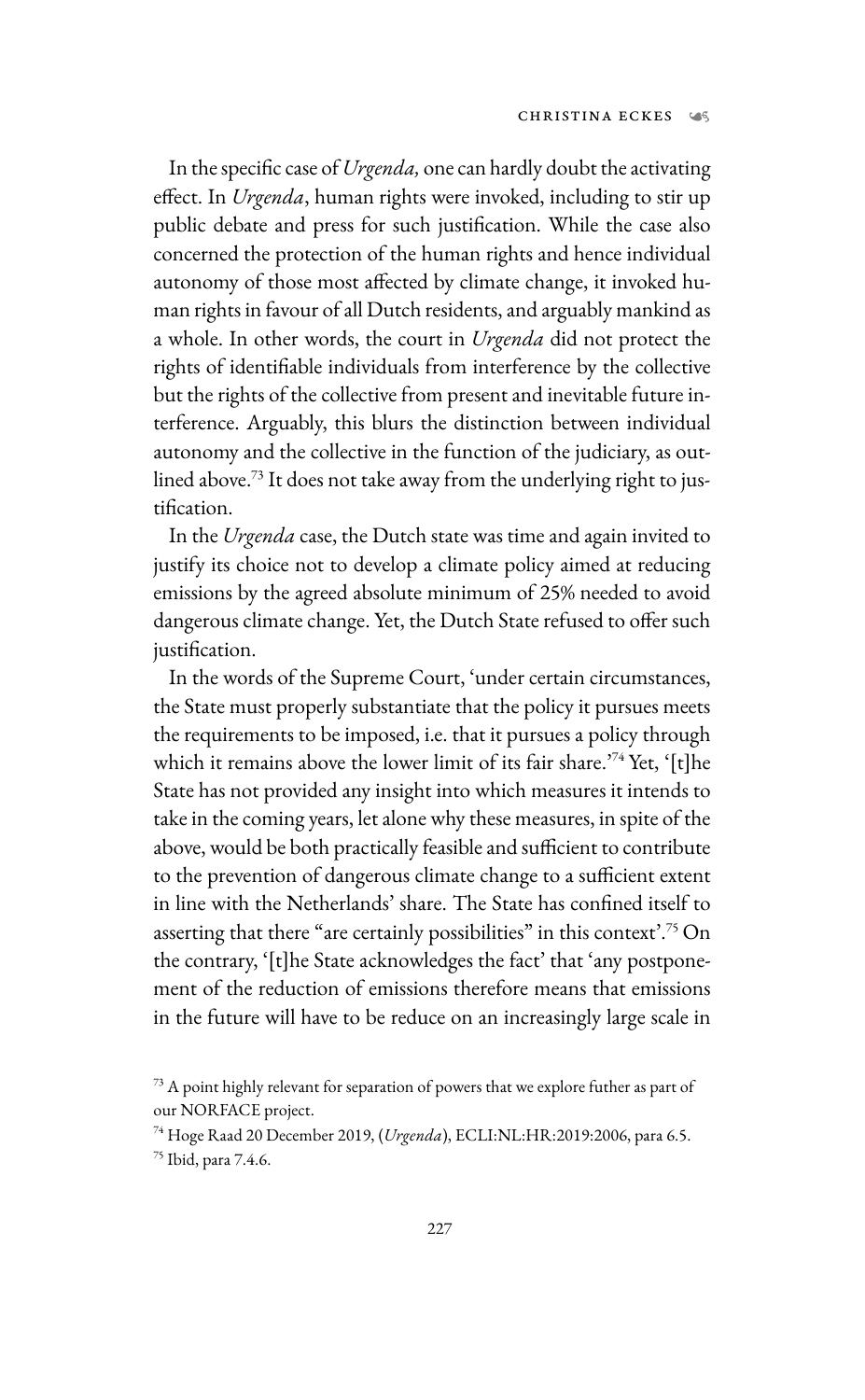#### ❧ LIBER AMICORUM BESSELINK

order to make up for the postponement in terms of both of time and size.' Postponement makes the necessary measures hence 'increasingly far-reaching and costly', as well as 'riskier'.76

The point that the composition of the Dutch government has changed77 since it repeatedly *politically endorsed* the very minimum standard that the judges used in *Urgenda* to interpret the government's obligation not to infringe fundamental rights, ignores that the Dutch government did not, despite ample opportunity in the *Ur*genda case,<sup>78</sup> dispute the science that underpins this minimum.<sup>79</sup> This is the nature of legal proceedings. Facts that are not disputed by either party are presumed as correct and accepted by both parties.

No reasonable justification was offered for the choice to postpone and herewith magnify the problem. The government could not justify why producing more emissions that stay in the atmosphere for many years to come and continue heating up the planet is on the balance of all involved interests a reasonable choice. The State remained focussed on formal legal arguments without offering any political considerations that could potentially justify its choice for staying below the scientifically identified necessary minimum.

This is why the Dutch state lost. In a constitutional democracy the government is formally legally obliged to justify its actions and their consequences when asked in court to do so. Such justification takes place in light of binding law and within the procedural rules of the relevant legal system. The Dutch State could not or at least did not justify its actions. It certainly could not show why reducing emissions *less until 2020* was a reasonable way of reaching the objective of reducing emissions *more by 2030*. However, the government also did not use the occasion to raise any other considerations that would

<sup>76</sup> Ibid, paras 7.4.5 and 7.4.3.

<sup>77</sup> Besselink, 'Rechter en politiek', *supra* n. 37, p. 144.

<sup>78</sup> Certainly in first and second instance.

<sup>79</sup> De Boer, '*Trias politica*', *supra* n. 62, acknowledges a bit futher down: '[de] wetenschappelijke inzichten stonden overigens niet ter discussie tussen de partijen (de Staat en Urgenda).'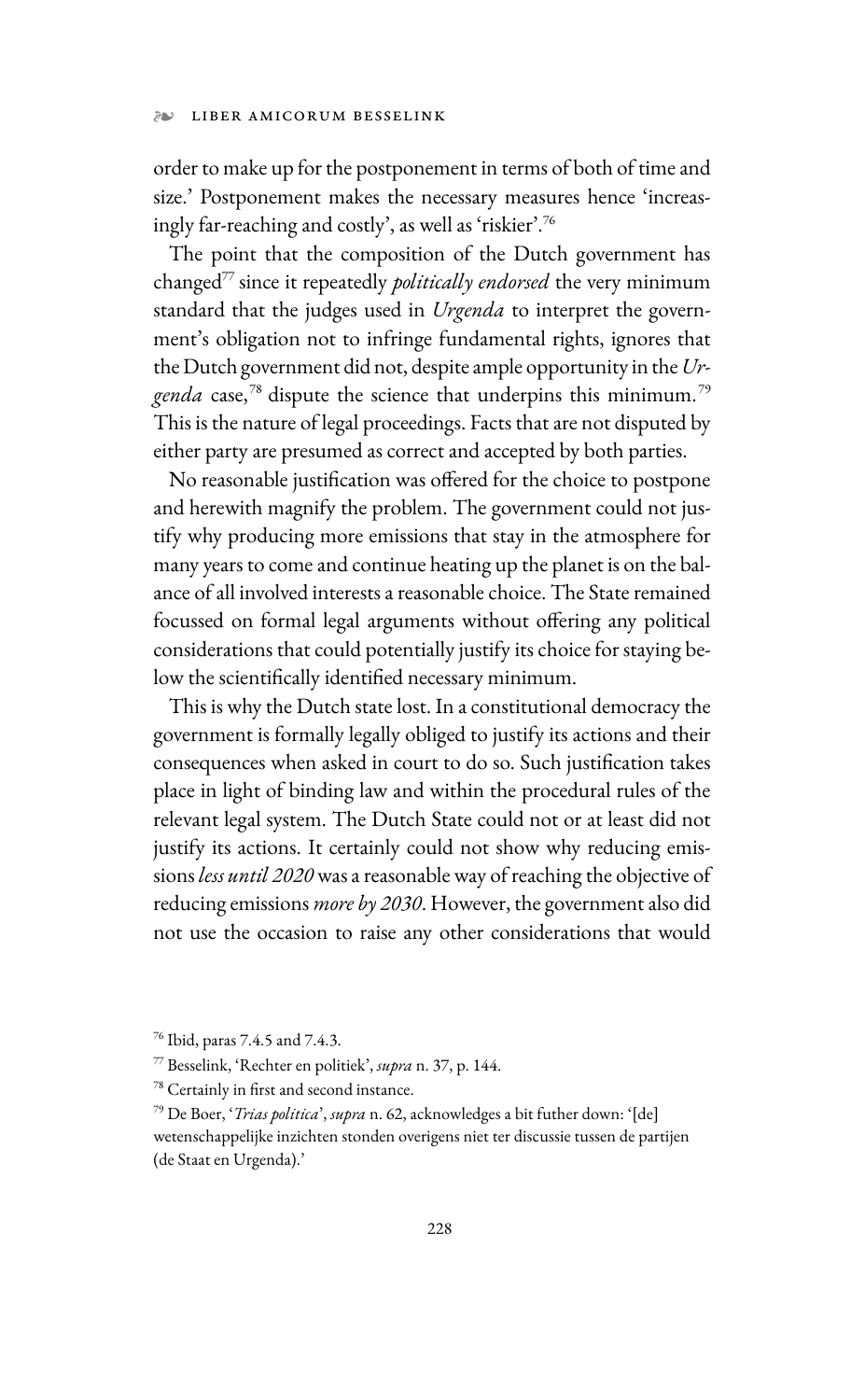allow the judge, the claimants, and the broader public to recognise the reasonableness of its choices.

On the contrary, the Supreme Court pinpointed the inherent contradiction in the state's argument: 'there may be serious doubts as to whether, with the 20% reduction envisaged by the State at EU level by 2020, the overall reduction over the next few decades, which the States itself believes to be necessary in any case, is still feasible.'80

Finally, an inherent justification could have been that the demanded measures cross the limits of feasibility or place a disproportionate burden on the state. The European Court of Human Rights acknowledges this. 81 Yet, here the government confirmed that a much stronger reduction is still feasible.

In demanding justification, the *Urgenda* case is not exceptional but does what many human rights disputes do. The Dutch Supreme Court made this point very explicit: 'A state must take due diligence into account in its policy. The court can determine whether the policy implemented satisfies these requirements. In many instances found in ECtHR case law, a state's policy has been found to be inadequate, or a state has failed to provide sufficient substantiation that its policy is not inadequate.'82

The State failed to comply with the right of justification of those affected by its deficient climate policy. For this reason, it was ordered to develop a policy that meets what the government had repeatedly acknowledged to be the absolute minimum to prevent dangerous climate change. It is precisely the function of the judiciary to demand and herewith allow the policy maker to offer (additional) justification for policies that interfere with human rights and that allegedly

<sup>80</sup> Ibid, para 7.4.6.

<sup>81</sup> See ECtHR 20 March 2008, No. 15339/02, *Budayeva et al. v Russia*, para 135;

ECtHR 24 July 2014, No. 60908/11, *Brincat et al. v Malta*, para 101. 82 Hoge Raad 20 December 2019, (*Urgenda*), ECLI:NL:HR:2019:2006, para 5.3.3, with references to ECtHR 9 June 2005, No. 55723/00, *Fadeyeva v Russia*, paras 124-134; ECtHR 20 March 2008, No. 15339/02, *Budayeva et al. v Russia*, paras 15- 158; ECtHR 24 January 2019, No. 54414/13, *Cordella et al. v Italy*, paras. 161-174; ECtHR 10 February 2011, No. 30499/03, *Dubetska et al. v Ukraine*, paras 150-156; ECtHR 13 July 2017, No. 38342/05, *Jugheli et al. v Georgia*, paras 76-78.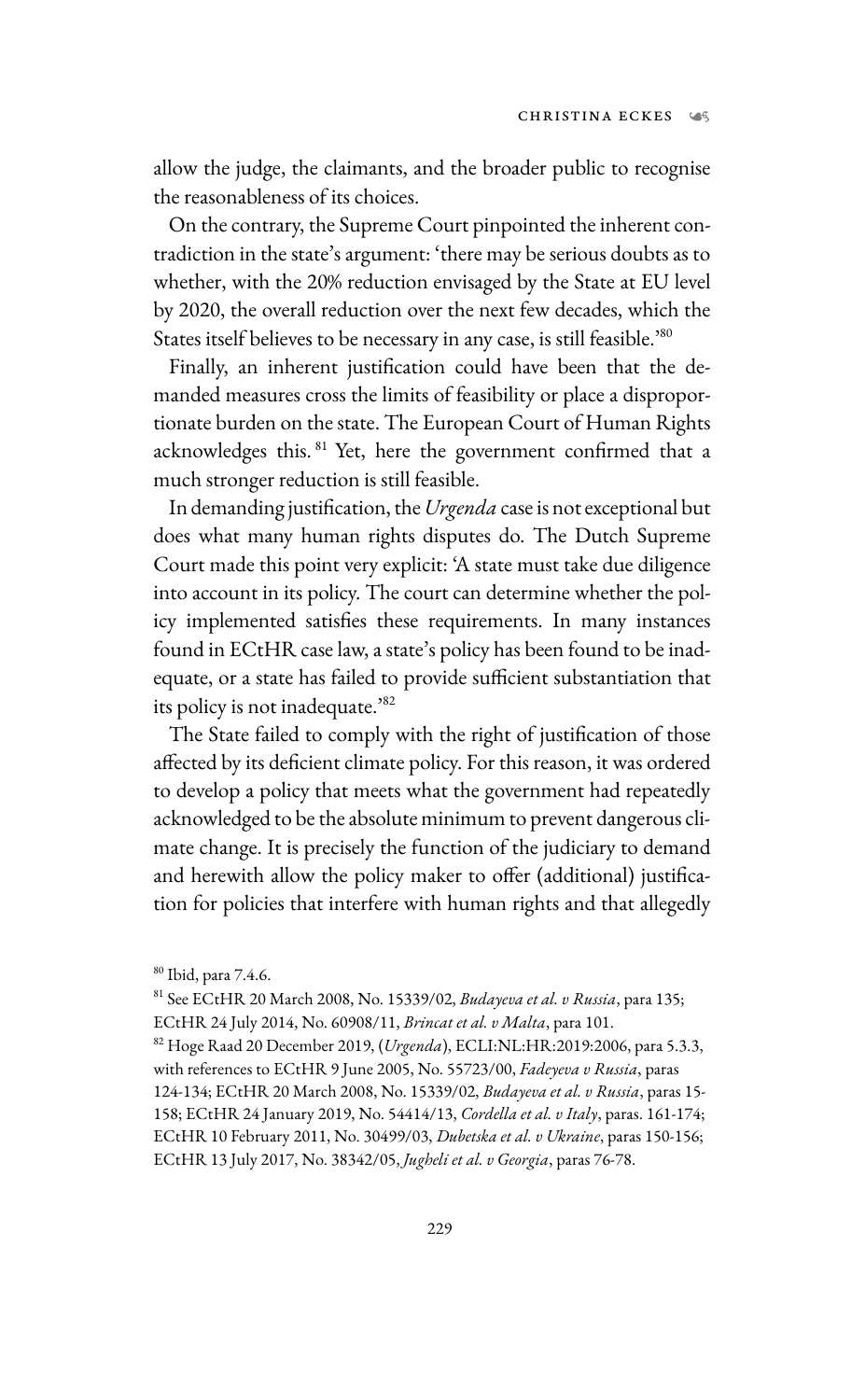are unjustified. This is a confirmation of a working system of separation of powers.

## Conclusions

Leonard Besselink argued already in 2005 that the triangle of the three branches, with the legislature on top, formulating generally binding laws, and the executive and the judiciary on the bottom, executing and applying these laws, has been toppled in the  $20<sup>th</sup>$  century.<sup>83</sup> Europeanisation has strengthened the executive and the judiciary, which are now on top, and weakened the legislature and moved it to the bottom of the triangle (now on its head).

In first instance, the *Urgenda* case concerned primarily national tort law. Both in second and final instances, it rested on a human rights argument under the ECHR, for which a similar argument could be made with regard to the judiciary.

Human rights litigation is a context in which often controversial social issues come to the fore and many interests play a role, while legal standards are open-textured and offer little guidance for the decision in the specific case. In such cases, it is wise for the courts to act cautiously. However, this does not mean that judges, in a system of separated powers, play no role in such cases to protect the rule of law and democracy.

Separation of powers cannot be assessed in abstract. It is always a matter of contextual practice in specific historical and jurisdictional circumstances. Within the Dutch legal system, it is possible for organizations that protect a common interest, such as *Urgenda,* to bring judicial actions. Openness to such challenges can – depending on circumstances – successfully activate citizens and help them to realise their right to justification.

The judges in the *Urgenda* case did not simply balance all involved interests. This is the role of the executive and the judiciary. The

<sup>83</sup> Besselink, 'De invloed van Europeanisering op de constitutionele verhoudingen in Nederland', *supra* n. 2, p. 47.